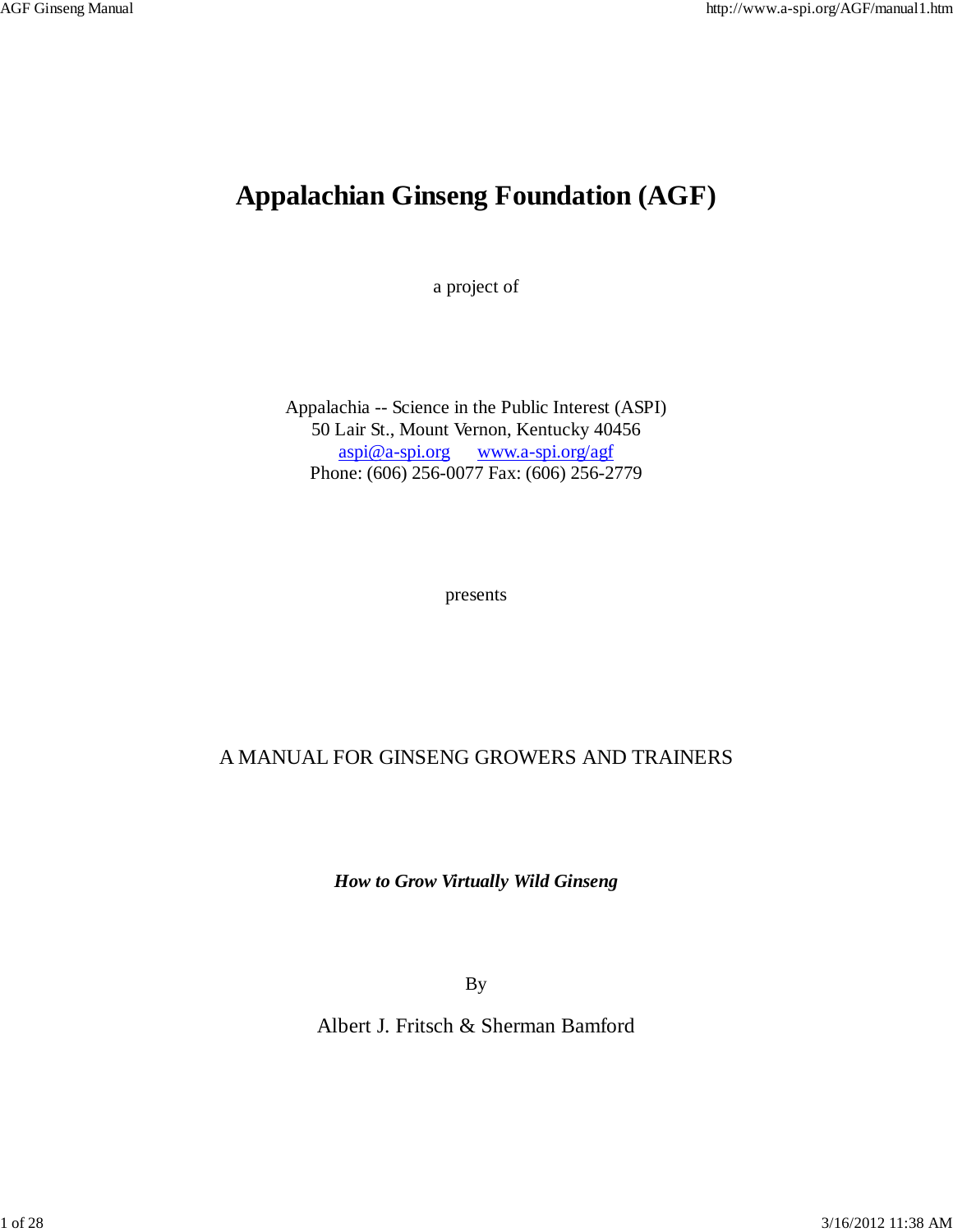# CONTENTS PAGE

| <b>Personal Testimony</b>           |  |
|-------------------------------------|--|
|                                     |  |
| Connections to the Past             |  |
| An Immense Market                   |  |
| A Lesson and an Opportunity         |  |
| <b>Further Reading</b>              |  |
|                                     |  |
| <b>General Site Characteristics</b> |  |
| <b>Specific Conditions</b>          |  |
| Soil and Nutrients                  |  |
| Canopy and Air Flow                 |  |
| Determining Sites Electronically    |  |
| <b>GIS Mapping</b>                  |  |
| <b>GPS</b> Mapping                  |  |
|                                     |  |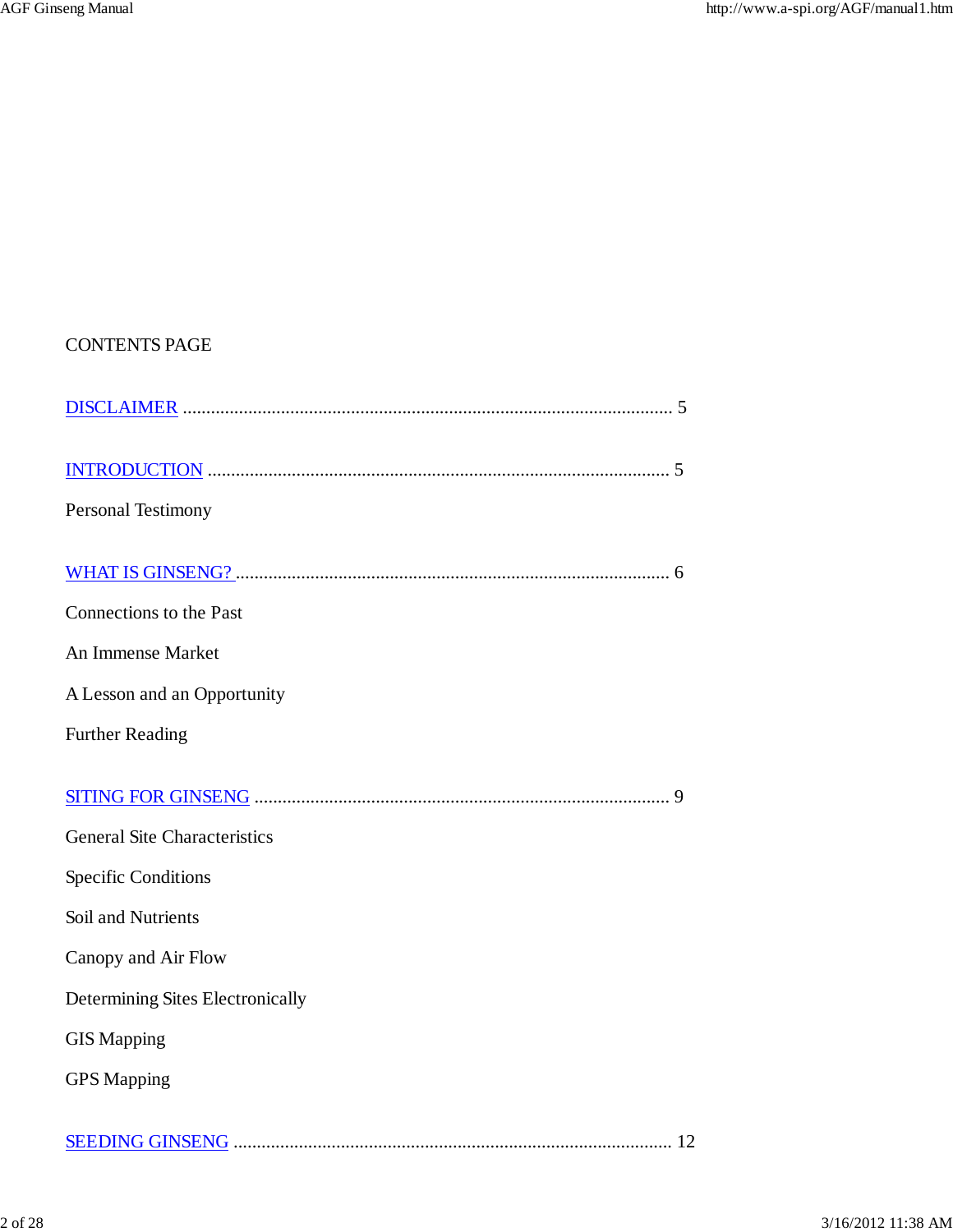| Obtaining the Seed                                   |
|------------------------------------------------------|
| Spacing                                              |
| Making a Seeding Device                              |
| <b>Seeding Procedure</b>                             |
| Other Methods & Why We do Not Recommend Them         |
| HARVESTING AND PREPARING GINSENG PRODUCTS  14        |
| Leaves and Stems                                     |
| Seeds                                                |
| <b>Stratifying Ginseng Seed</b>                      |
| Digging Mature Ginseng Root                          |
| Harvest Time and Equipment                           |
| Method                                               |
| Drying Roots - Wooden Rack and Solar Dryer Methods   |
|                                                      |
| Preparing Ginseng as a Houseplant                    |
|                                                      |
| <b>Protecting Foliage</b>                            |
| <b>Protecting Seeds</b>                              |
| <b>Protecting Roots</b>                              |
| The Threat of Poaching                               |
| SINGLE LANDHOLDER APPROACHES TO GINSENG POACHING  18 |
| Secrecy                                              |
| Publicity                                            |
| Watchdogs                                            |
| Alarms                                               |
| Legal Action                                         |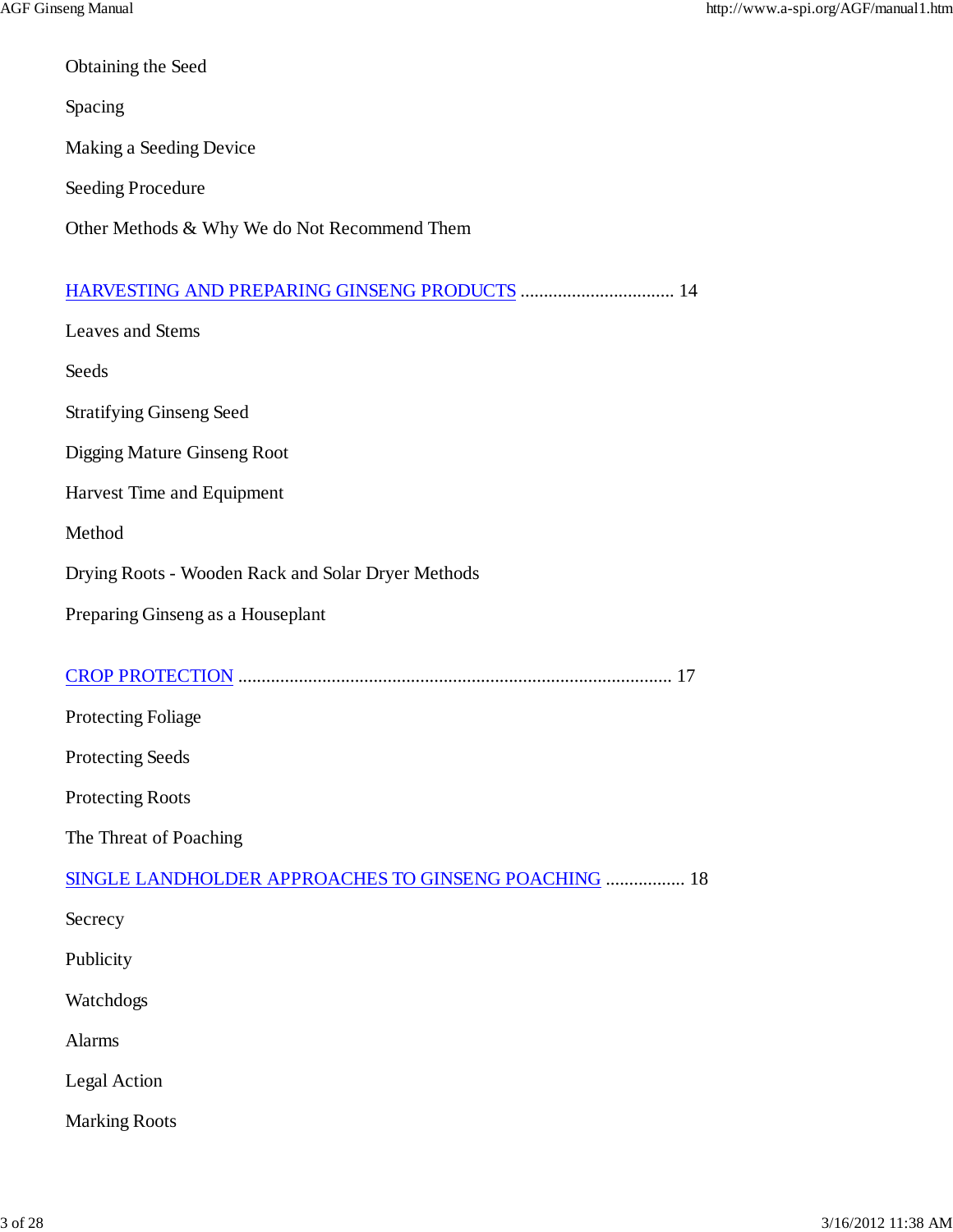DISCLAIMER: ASPI makes no claims as to the health effects of ginseng. We can only say that many people testify to the good effects of ginseng and that it is renowned for its healing characteristics in Asia and North America alike. We know of no instances of ginseng hurting anyone, and we know that it is used for a wide variety of ailments and for the maintenance of strong general health. We are confident that with continuing, serious research, scientists may support these health claims, but there is no conclusive evidence at this time.

Likewise, the information in this book does not constitute investment advice. The potential grower should consider existing risks, markets, regulatory climate, and local factors before beginning to grow "virtually wild" ginseng (VWG) for sale. The potential grower should decide for himself or herself how large a role VWG should play among a mix of other crops, investments, and income sources.

#### INTRODUCTION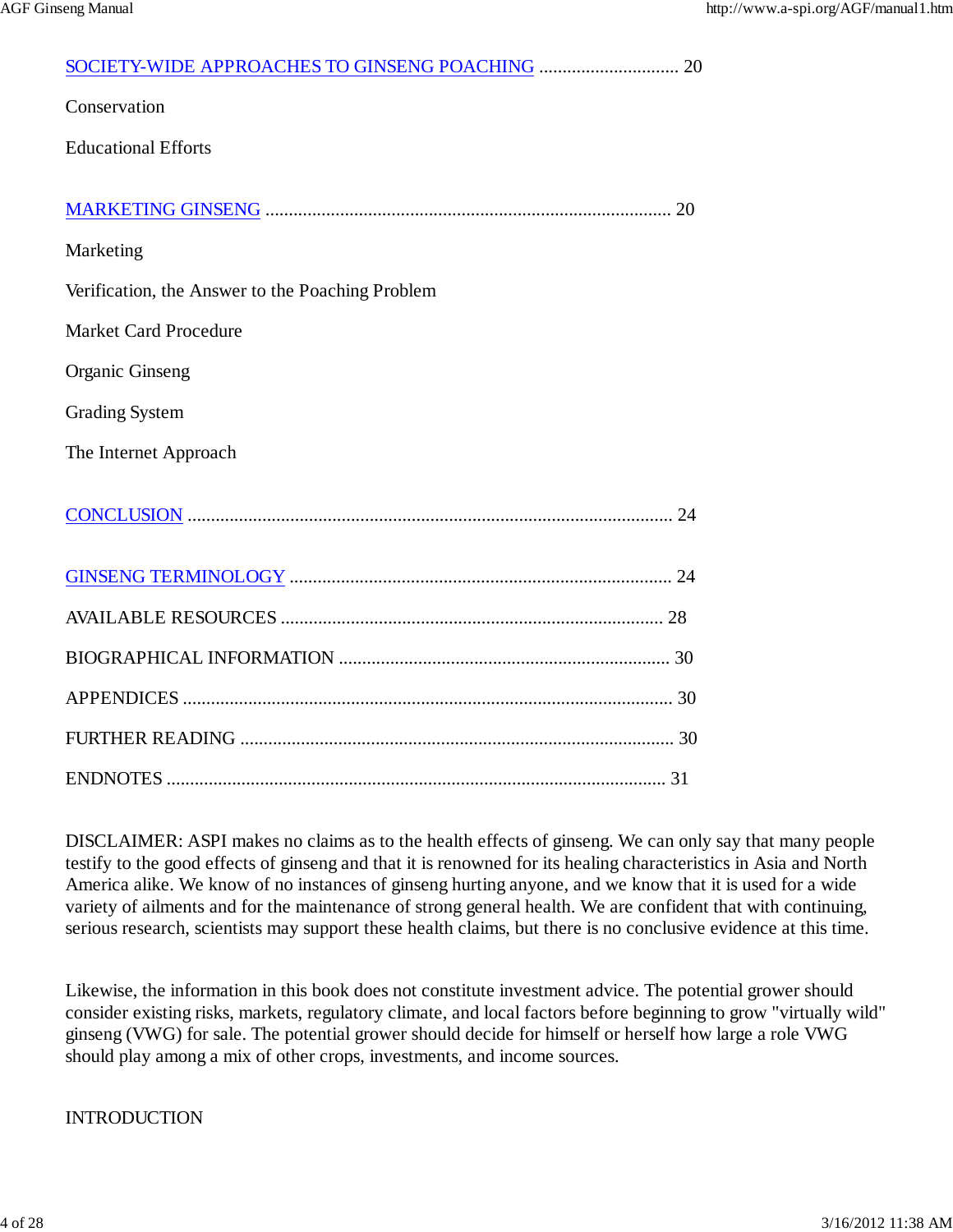Do you own or hold a small woodlot? Do you want to retain some land as future forest cover for hunting, fishing stream cover, recreation, or simply to pass onto your children or grandchildren? Do you also want to grow a steady, productive crop in the forest? Many woodlot owners and farmers are planting "virtually wild" ginseng (VWG), a valuable root that generates profits in a shorter time period than typical rotation rates for timber. Ginseng has been a major medicinal herb in Asia for over 5,000 years, and demand for it is likely to remain strong, as long as growers continue to produce high quality roots. Ginseng is the same herb that traditional 'sang hunters (ginseng hunters) have harvested from the wild for generations in Appalachia. Although slight fluctuations in the export market can occur, as with any product, high quality wild ginseng has been selling for hundreds of dollars per pound in recent years, and experts expect it to sell for a high price for years to come.

Today, growers working with ASPI and others have developed methods for growing "virtually wild" ginseng plants - plants that are essentially of the same high quality as "wild" roots. This "virtually wild" method of growing allows the land-owner to grow ginseng roots that are far superior to intensively cultivated field or woods-grown ginseng and with less maintenance.

This manual is meant to be a practical guide for those who wish to grow ginseng in a manner which closely resembles the wild condition. In fact, it is called "virtually wild" because it mimics nature in many ways: the seeds are sown far apart; the land is not tilled in any way and only slightly disturbed; soil amendments are not added or added only minimally; surrounding trees are not cut but remain as natural cover; and chemical fungicides are not applied because disease only rarely strikes the widely-spaced VWG. The VWG grower thus produces a plant with a wild look and quality that increases market value. The grower need only sow the seed properly, protect the crop in the course of the growing years, properly harvest and dry the crop, and seek a good market to recover investment and additional funds.

We have selected pertinent information for both beginning and advanced growers who seek to be VWG growers. Most VWG growers are forest landholders who want to grow and sell wild ginseng for supplemental income in the future. When well protected, ginseng can provide needed income, supplemental retirement funds, funds for land-ownership related expenses, or rainy day funds. The VWG grower has much to be optimistic about: highly prized wild and virtually wild ginseng has been in demand in Asia for thousands of years and has nearly always brought a consistently high price in the Asian market; ginseng is not perishable like most fruits and vegetables and, if properly stored, can retain much of its value for a length of time; and ginseng is a healthy medicinal herb with few, if any, known side effects and has a number of claimed uses as a medicine. We do not pass judgment on these health claims, but note that ginseng has been one of the most revered medicinal plants in China and vicinity since the dawn of Chinese civilization. Finally,it is important to note that there are hurdles to overcome if the individual VWG grower (and the larger ginseng-growing community) is to be successful. However, in the discussion that follows, we address the risks involved and show how these challenges may be met.

Personal Testimony ( Albert Fritsch) - As an ex-tobacco grower, my primary motivation is to make amends for my part in the cultivation of tobacco. Think what you may, tobacco is a substance that has sapped the life and health from millions of people. I am now determined to assist tobacco growers and other farmers in the conversion to a more healthful, wholesome product - American ginseng. In addition to its purported health benefits, VWG is an agricultural commodity that helps save our region's dwindling mixed mesophytic forests (scientifically, the oldest and most diverse type of hardwood forests in the entire world). I want to make it clear that my goal is not to promote ginseng use. As of this writing, I am not a ginseng user and I take the least amount of medicine possible. This may change with time. Most growers also use ginseng on occasion. But I do see ginseng as a valuable cash crop with many positive benefits to offer. So, read on.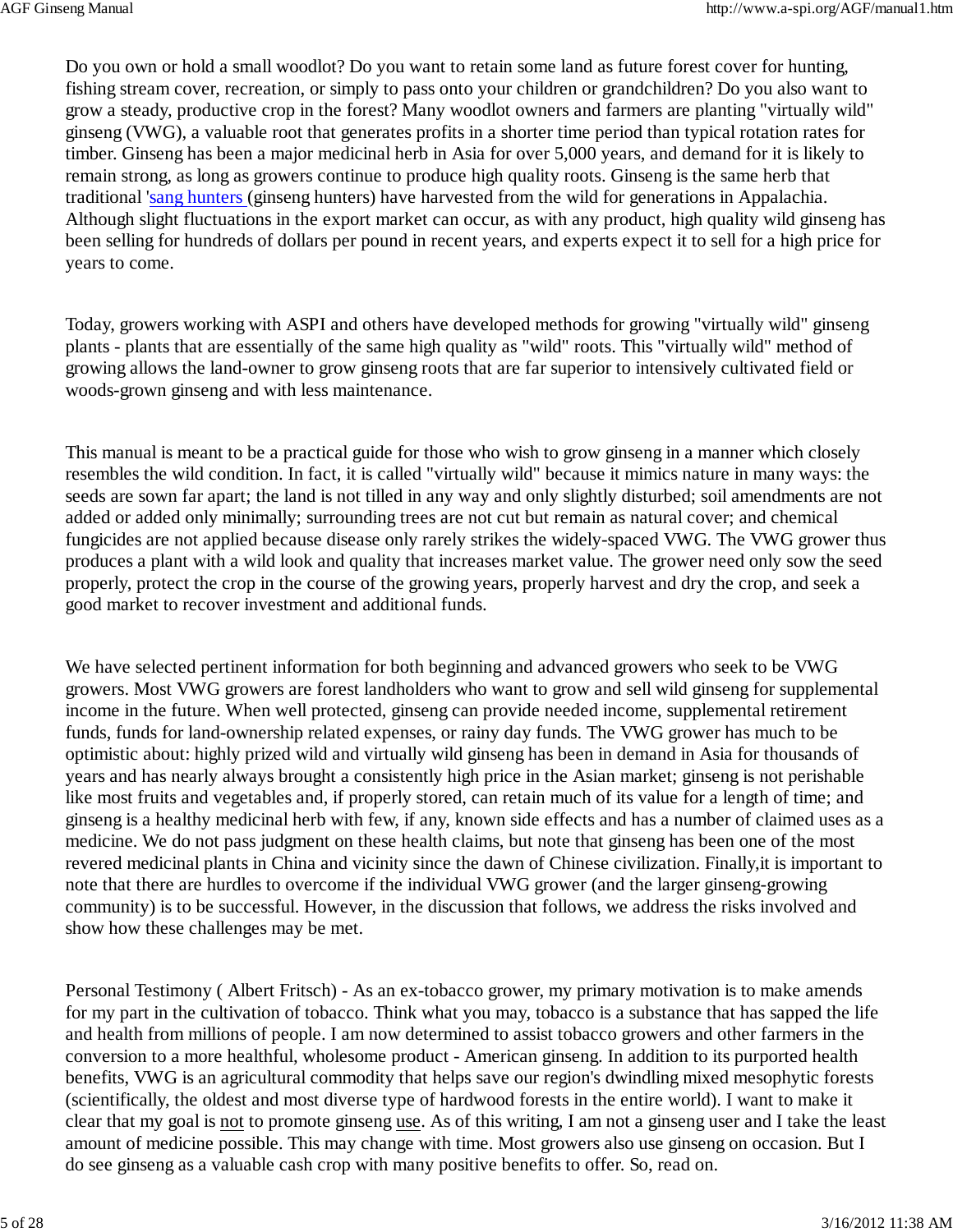#### WHAT IS GINSENG?

Connections to the Past -- 'Sang hunters have gathered wild ginseng roots and carefully dried them for centuries in the Appalachians. In some areas, it was probably ginseng - not traditional agricultural crops like corn or tobacco - that were the first plants to be traded by early pioneers. Ginseng was gathered directly from the wild like furs and other backwoods commodities. Over the years, ginseng harvest increased and ginseng became known as a reliable source of cash when cash was not otherwise available in some mountain locales.  $<sup>(1)</sup>$  None of this could have happened without the lucrative Asian market for ginseng, which drives the</sup> American market. Yet few people are aware of the reasons why ginseng is so highly prized in Asia.

An Immense Market -- For thousands of years ginseng has been the primary traditional medicine of choice in the Orient. Ginseng is said to have a large number of very potent health properties, ranging from its ability to stimulate the appetite and circulatory system to its ability to enhance the immune system. Today, the herb is so highly valued that in good economic times the Chinese alone purchase up to \$12 billion worth a year. Ginseng's popularity has begun spreading in the West, too. $(2)$ 

The focus of attention is on two different species of ginseng, one in Asia (mostly in China and Korea), called Panax Ginseng, and its North American counterpart, called Panax Quinquefolium or American Ginseng. In the wild, the two species closely resemble one another, having glistening red berries, peculiar five pointed leaflets, and gnarled roots that are often shaped like a tiny person. The only major difference between the Asian and American species is a slightly different chemical composition, which is said to give American ginseng a slightly more soothing effect than Asian ginseng. Both species of ginseng are said to produce an overall stimulating effect when consumed, however and both are said to contain "adaptogens," believed to help the body develop all-around resistance to stress and disease. Both species are found in deep forests and are difficult to locate. The wild roots of both bring immensely high prices, especially in the Chinese marketplace.

In the Asian marketplace, buyers sort ginseng roots into numerous grades, based on appearance, origin and other factors - ranging from relatively poor quality cultivated ginseng (generally from Korea, China, as well as Wisconsin and other parts of America) to high-demand wild ginseng and nearly indistinguishable VWG. The dried roots are then sold to people of all walks of life, who purchase different grades of ginseng according to their household's buying ability. Ginseng is an important staple used in daily cooking. It is also prepared as a tonic. North American wild ginseng and VWG roots are among the grades that bring the highest prices, and with rising standards of living in China, Vietnam and other countries, more people can afford to buy the higher grades of roots than ever before.

A Lesson and an Opportunity -- Wild ginseng of Asian origin is being "killed by its own success". After centuries of digging, the plant is becoming virtually impossible to find in its wild state in Asia. In addition, as forests are cut down to make way for a swelling Chinese population, good growing areas are becoming almost non-existent and the plant has been pushed to a few tiny corners in the high mountains of easternmost Asia. Andy Hankins, a cooperative extension agent who has visited China, reports that it is now rare to see trees over 20 feet tall in China and that tracts of deep forest of any size are even more limited.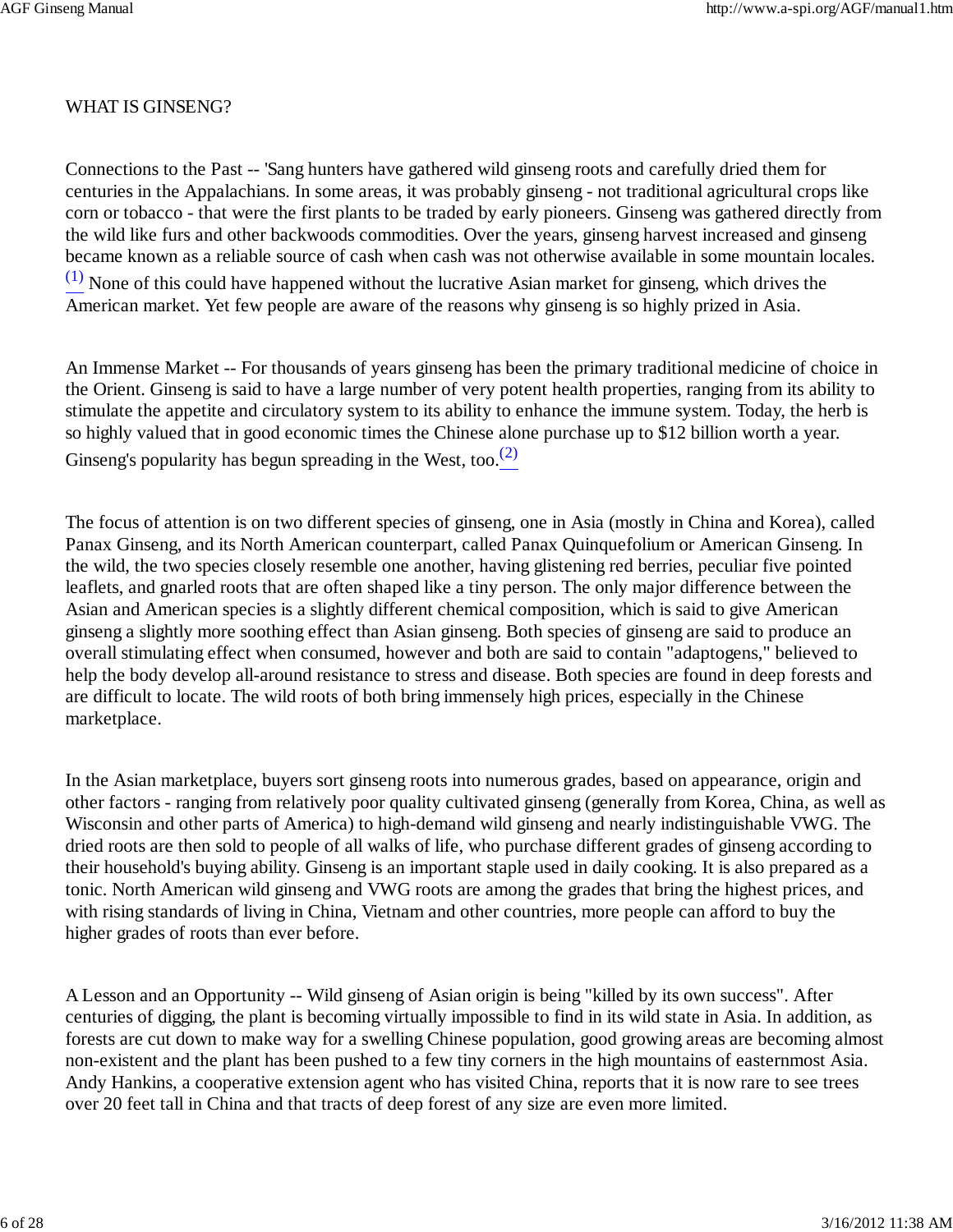For centuries, Ginseng has been a powerful economic force and in fact has changed the course of history in China from time to time. For example, in the third century B.C., Cheng, the first emperor to unite all of China, sent his troops out on regular missions to harvest ginseng, because it was such a lucrative crop. All wild ginseng was declared the "property of the emperor."  $(3)$  By this time, China's hardwood forests were vanishing. In the seventeenth century A.D., leaders of Manchuria, a ginseng-rich province, used the province's influence in the ginseng trade to overthrow the Ming Dynasty.

Ginseng harvesting began to be tightly controlled by Chinese emperors, but there was little ginseng left to save. Then in the early 1700's, the first ginseng was discovered in North America, and enterprising sea captains began to ship the valuable root across the Pacific Ocean, beginning the North American ginseng trade. The market was good. Nevertheless, in America there were occasional boom and bust cycles, especially when the root was seriously over harvested or when poor quality roots were produced, as in Canada in the early years of ginseng digging.

So traditional 'sang hunters soon learned that if they were to return to their old haunts and find ginseng, they needed to develop a "code of conduct." This code of conduct consisted of harvesting only at certain part of the growing season (in late summer to early fall), digging only mature plants, refraining from digging all the mature plants in a given patch in a given year, and burying a crop's seeds in the soil. Thanks to this code, ginseng survives to this day.

But the same pressures that led to the near disappearance of ginseng in Asia are being felt now on this continent, as well. Ginseng has become quite an expensive commodity and, with its higher value, there is evidence of increased ginseng poaching and over harvesting by unscrupulous individuals in many locations. This lack of good ginseng harvesting practices, combined with rapid development and clear-cutting of the forest canopy, has begun turning wild North American ginseng, Panax Quinquefolium, into a threatened, and possibly an endangered, species.

In 1975, American ginseng was listed in the Convention on International Trade in Endangered Species of Wild Fauna and Flora (CITES) agreement. CITES is an international agreement designed to prevent plants and animals with economic value from being wiped out, and ginseng's listing indicates that the species is in some jeopardy due to factors related to international trade. The U.S. Fish and Wildlife Service is the agency charged with overseeing CITES in the United States. In 1999 and 2000, this agency began to be aware of dramatically increasing levels of wild ginseng poaching and sharply decreasing legal harvest levels for wild ginseng across much of the eastern U.S. As a result, the agency stopped the international sale of wild and wild-simulated ginseng plants under five years old, including VWG. Five years is the age at which ginseng plants can begin to produce seeds for future plants.

Unless we do something, the history of ginseng depletion in Asia will repeat itself in America and we will lose one of our most important economic crops. Right now, VWG sales are growing. If even more farmers and ginseng diggers switch from wild ginseng to VWG, we can successfully divert harvest away from imperiled wild ginseng and continue the nearly 300 year old American tradition in high quality ginseng roots. Fortunately, growing VWG for sale is not only good plant conservation, it also makes good business sense.

And, fortunately, the unique forests we have in the Appalachians provide excellent growing areas for ginseng. For example, Kentucky mountain-grown ginseng is worth about \$250 to \$300 a pound, according to those following the market. This is due to the climate, the lay of the land, the type of soil, and the mixed hardwood tree cover. The best grades of wild or virtually wild ginseng need good tree cover (maple, poplar, hickories, or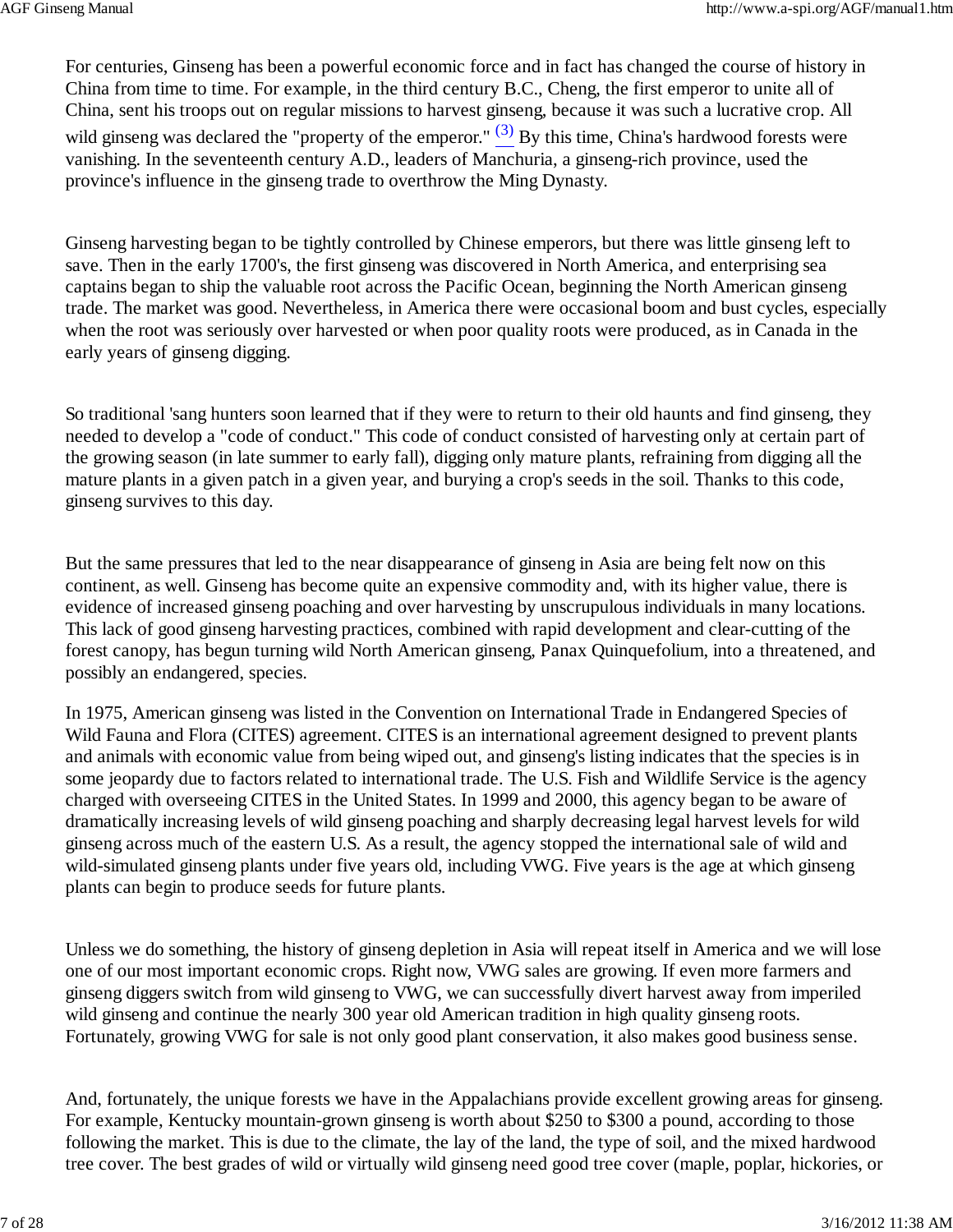similar species) and will provide a sustainable yield year after year.

Thus having a ginseng crop on the ground below makes retaining the intact forest cover above it worth more than simply cutting it down for chips or logs. If the markets for ginseng remain strong, as has been the case for the better part of three centuries, then the Appalachian landholder stands a good chance of doing well with a ginseng crop.

Some hurdles need to be overcome, however - the grower must successfully guard his or her plants from an increasing numbers of poachers. Growers face a relatively complex overseas market and must also be able to accurately determine the quality of the ginseng crop, so that the crop can be sold at a good price. Likewise, it takes patience to wait out the approximately ten years required for high quality ginseng to mature.

Further Reading -- Ginseng has a rich tradition and literature. We have deliberately limited this text to the issues we consider to be of immediate importance to the VWG grower. You may wish to explore more ginseng-related issues by looking up the references listed at the back of this manual. Syl Yunker is a farmer who has been growing VWG and sharing the secrets to growing good VWG for years, and you may wish to view Syl Yunker's videotape which spells out in detail the crucial steps for becoming a successful ginseng grower. We wish you the best, because growing ginseng is helping the forests, your property value, your future economic base, and the people who will receive and benefit from this medicinal herb. Best wishes.

# SITING FOR GINSENG

General Site Characteristics -- Not all land can grow ginseng. The simplest way to determine if any portions of your site will grow ginseng is to seek out areas that are growing ginseng or recall whether any areas on the land grew ginseng in the past. Likewise you may wish to look for so-called companion plants, such as Jack-inthe-pulpit, bloodroot, Solomon's seal, wild ginger, wild yam, ferns, blue cohosh, trillium, sarsparilla, black cohosh or goldenseal and see whether they can be found. The "Further Reading" section at the back of the book lists a guide which can be used to learn to identify these companion plants. You may be able to find other good pictorial guidebooks to wildflowers to other states and regions in bookstores near you. Companion plants are frequently found living in the same conditions that ginseng grows in, and often grow nearby. If these areas are found you should also note the soil and its moisture content, the extent of the tree canopy, the nutrient levels in the soil and the "lay" of the land (the degree of slope and drainage). In other words it is not a single factor that makes for good ginseng-growing but rather a combination of factors. The better you understand the impact of these factors, the greater the chance that you will have success in growing virtually wild ginseng.

It should be noted that there are exceptions to the rules. Ginseng is a rather hearty plant that can grow where one or more minor factors are missing. Landholders who attempt to grow ginseng in areas where natural conditions will not support the plant often attempt to compensate by creating dense beds of expensive, prepared soil, often with the assistance of heavy doses of fungicides. Not only is this costly, it can often result in a less valuable ginseng root than VWG roots. Some growers have only partial conditions and compensate by growing woods grown or simulated ginseng in rather dense beds of prepared soil and often with the assistance of fungicides. We do not favor these conditions for we seek organic growers of ginseng and preferably those who can grow the crop in the virtual wild condition.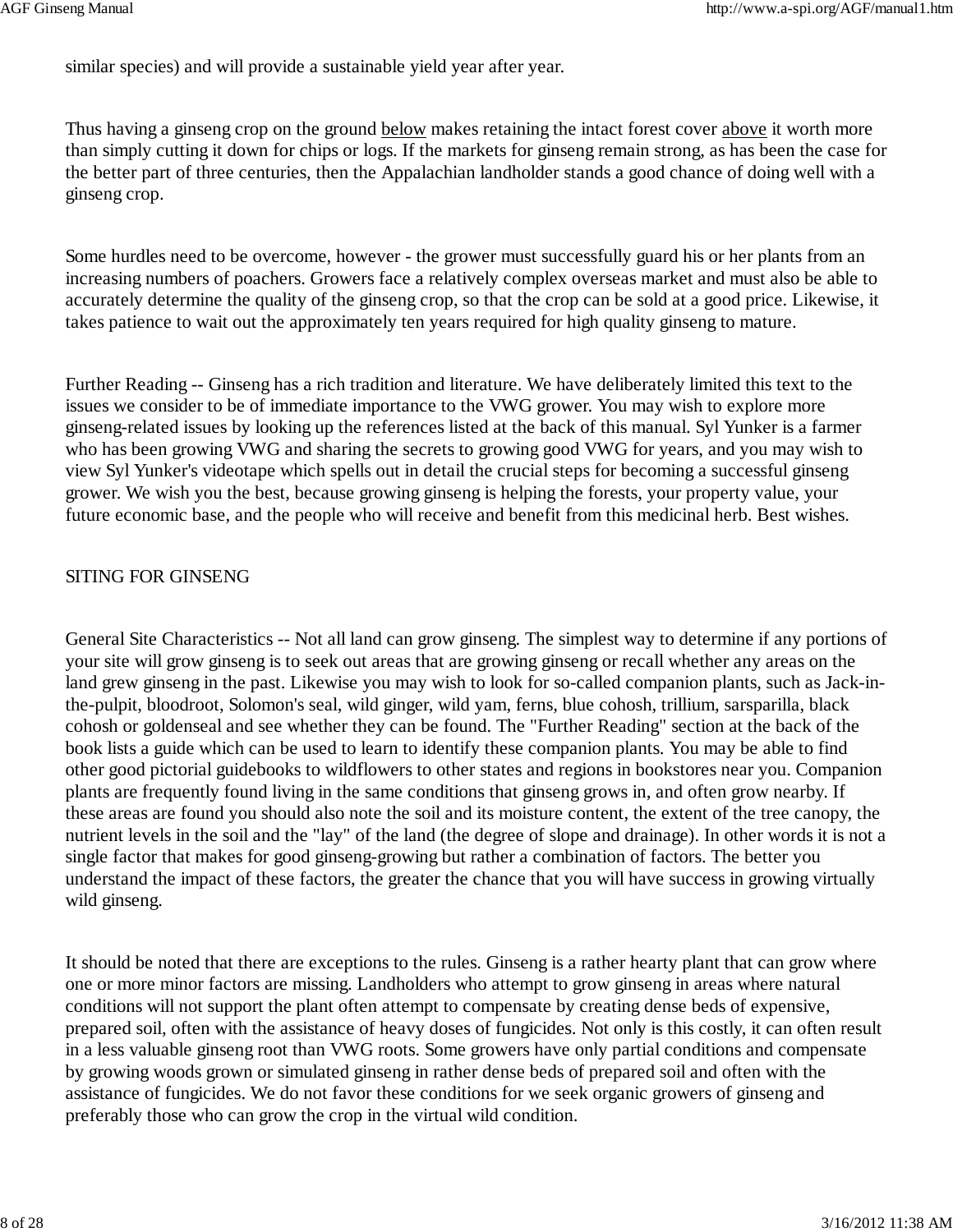Specific Conditions -- Even when ginseng is not found, your property may still be capable of growing it. A careful examination of topographic maps, water drainage maps and soil maps in a manual overlay fashion is a good gauge of where ginseng is likely to grow. Syl Yunker, a long-term ginseng grower, claims success nine out of ten times using this method. The more one knows about the necessary conditions for ginseng growth (as well as the minor, more subtle requirements for ginseng), the more readily one can locate a place for growing the crop. Modern computer technology can also help you locate a good site. The last part of this section explains an ASPI service that will help growers locate better sites via computer technology.

Soil and Nutrients -- The best kind of soil is well-drained, rich dark soil, with sufficient humus content. Look for loamy soil that is high in wood content ("blocky" soil). Soils with heavy clay composition should be avoided. While most ginseng growing soils are slightly on the acidic side, the pH ranges permissible for ginseng growing are quite wide. It is believed that ginseng does best in soils between pH 5.5 and pH 6.0, although a recent study found ginseng doing well under highly acidic (low pH) conditions when there were very high levels of calcium $\frac{(4)}{2}$ .

On ideal ginseng growing sites, soil should be slightly on the acidic side but limestone-based with relatively high calcium and a preferred calcium/magnesium ratio of five to one.<sup>(5)</sup> Soil maps, topographic maps and companion plants give the ginseng grower a good idea of where ginseng may grow best. You can augment this through a soil analysis done by your local county extension office or by state agricultural laboratories. These services are usually conducted for a nominal fee or free of charge.

Ginseng also grows remarkably well when surrounded by a healthy layer of leaf litter. The VWG grower can build up this leaf litter during the growing process. The litter should be intermixed with twigs to keep it airy, but ginseng will often thrive in heavier litter, too. The VWG grower is advised to reduce the amount that washes or blows away by laying dead fall, twigs and small branches ten to twelve feet apart in a terrace formation running along with the contours of the hill. Leaves accumulate behind these natural barriers and create the "beds" in which the wild ginseng will thrive in a few years.

While one could discover through topographic and soil maps the approximate best locations for ginseng, a more thorough knowledge of the soil nutrient content will (as with most other crops) require a chemical analysis. As mentioned below, it is possible to continue the organic certification which is preferred for virtually wild ginseng and yet add certain natural amendments to the soil such as gypsum (hydrated calcium sulfate) for enhancing the calcium content or Epsom salts (hydrated magnesium sulfate) for raising the magnesium content. While nutrient balance is highly important for growing healthy ginseng, the best approach is to locate the best sites first and carefully target your ginseng planting to those sites, rather than adjusting soil on sub-standard sites.

Canopy and Air Flow -- Ginseng grows best in a rich, shady forest with reasonably open lower layers. Thus a forest with a canopy of high trees and a rich ground cover of herbs and wildflowers is ideal, but not one with an under- or mid-story of densely growing plants like cedars and briars, which slow ginseng growth. The over-story should provide 70-80% shade, giving the forest a very obvious dappled effect. Look for the "soft hardwoods," trees that show their fall colors earliest. Another way to identify the "soft hardwoods," is to look for kinds of trees that leaf-out earlier than oaks in the spring and lose their leaves before the oaks in the fall, like maples, tuliptrees, ash and hackberry. A modest number of cedars is also a good sign, because they are indicators of limestone soil. Most pines, except scattered white pines  $\frac{(6)}{2}$ , should be avoided. Remember that the 70-80% shade rule is not a hard and fast rule across the forest. Small gaps in the canopy occur whenever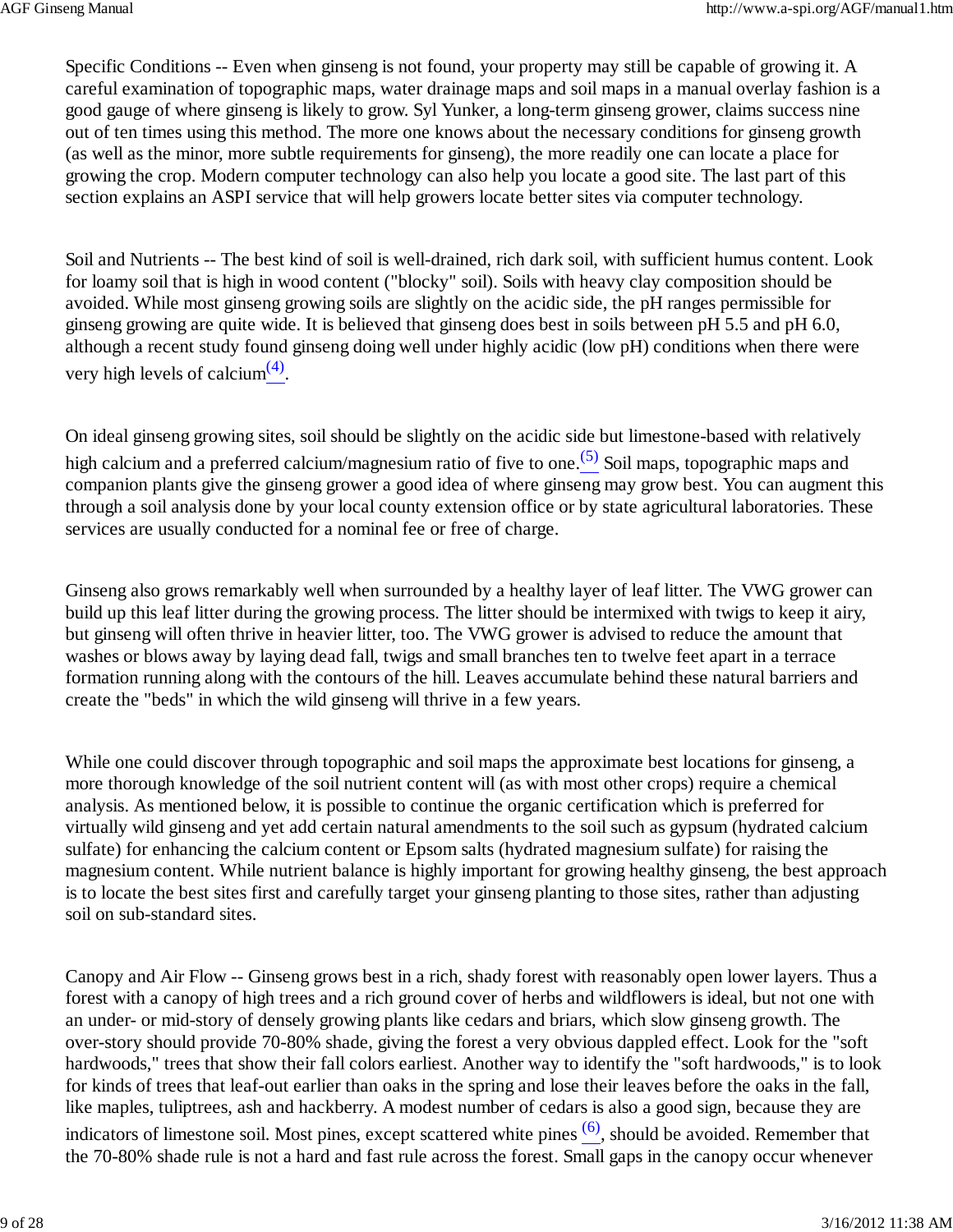trees fall, but ginseng survives in most cases: the excess sunlight merely retards ginseng growth for a few years while the canopy is open, then resumes at its normal growth rate as the canopy begins to fill in.

Grade and Aspect -- Grade and aspect also have a bearing on where this cool, rich forest dwelling plant can grow. Wild ginseng is known to grow in a variety of places from extremely steep slopes to near level conditions. Regardless of the grade, it is important that the site be well drained so that excessive moisture does not accumulate. Avoid very dry sites and soggy bottomlands, and try to identify rich, well-drained sites with conditions in between the extremes. For the VWG grower in most parts of the Appalachians, a gentle, forty percent slope is ideal, both for ease of walking and for adequate drainage.

The aspect or geographical orientation of the slope is important, too. Aspect becomes all the more important as one gets into the hotter climes of the southern U.S. In the most of the central and southern Appalachians, growers should plant on north- and northeast-facing slopes and avoid hotter south- and southwest-facing slopes. But in cool regions of Canada, northern New England, and even in the higher elevations of the Appalachians, ginseng can grow on slopes that receive more sun.

Ginseng prefers ample moisture and cool conditions and this, too, depends on where one lives. Experts suggest that areas with 50 below-freezing days a year are at the southernmost ginseng growing zone.

Determining Sites Electronically -- Many of the site conditions needed to grow ginseng can be identified beforehand by creating an overlay of topographical, soil and other maps. In fact, the manual overlay method can quite accurately pinpoint areas where soil type, grade, shady slopes, and identified forest cover indicate that conditions will support ginseng growth. A more convenient method is to use the combination of a Global Positioning System (GPS) and a Geographic Information System (GIS). While both methods have been developed fairly recently, each has found widespread use in other site selection operations.

GIS Mapping -- GIS is a computer mapping system. The major advantage is that it can map areas more conveniently and more precisely than hand overlays. GIS compiles maps with data drawn from existing sources of information like government soil map data. Available data from different sources can already be pulled together to help locate good choices to place a ginseng patch. Some states have now made the data available free for the taking whereas others have not yet prepared it or require a modest to sizeable payment for use in its current format. Data being used includes: topographic maps with proper elevation data, soil data, water flow data and 3-D modeling software to simulate the rising and setting of the sun to help determine the sunny and shady spots on potential ginseng growing areas.

GPS Tracking -- A GPS device is essentially a radio that helps locate 'where you are' and 'how to get' to a preselected place. The United States military services developed this system during the Vietnam War to track themselves on land, sea or in the air and has since declassified the GPS so that now anybody in the world can use this system. The GPS is a handheld device that can be purchased from Radio Shack and most electronics stores for less than a hundred dollars. The GPS radio is a receiver just like an AM or FM radio, except that it picks up timing signals from two dozen NAVSTAR GPS satellites that orbit twelve thousand miles above our planet. These satellites constantly transmit their position and the exact time in orbit. The GPS receivers listen in on the information from three or more of the satellites and through triangulation of the signals sent can determine speed, direction, elevation, and the exact position of the receiver.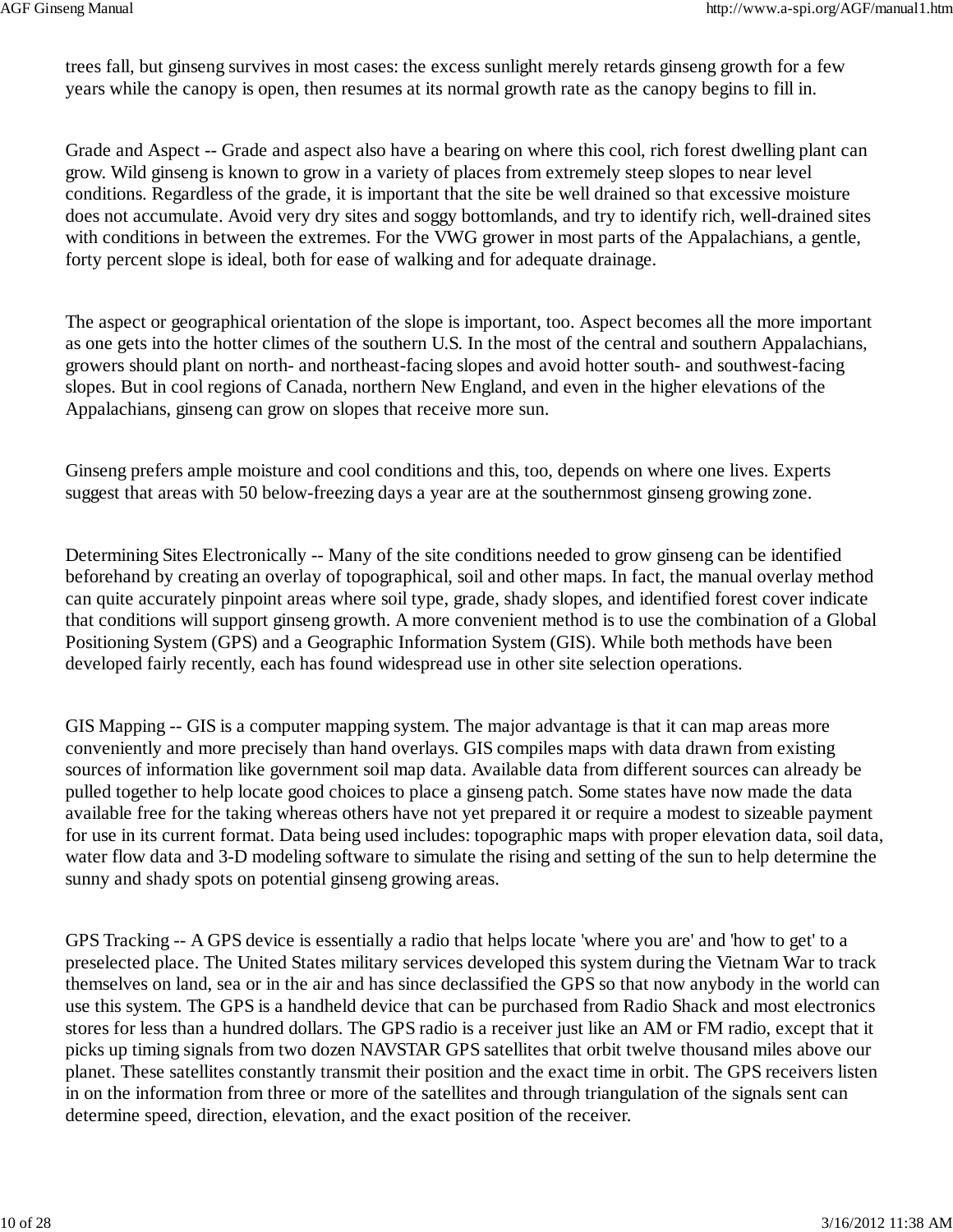Ginseng often grows best in deep woods, an advantage that can be used to help protect the plant and the grower from poaching. This is good for security, but makes plants harder to locate the following year. By using a GPS unit, one can mark a trail that only the grower can follow. Or the GPS device can help a potential VWG grower catalog exactly where ginseng plants, companion plants, or suitable growing areas exist on a large acreage or isolated and unfamiliar areas, so that he or she can return to the precise site to sow seeds. Later one needs only punch in the marker numbers for the trail and the exact patch. A GPS receiver can tell you the direction and the distance to the next marker location. For security, these coordinates need to be recorded in a safe place. Each marker has an accuracy of 30 feet, meaning one is within 30 foot of exact location.

#### SEEDING GINSENG

Obtaining the Seed -- One of the first things a prospective ginseng grower will want to know is where to purchase seed. Your nearby county or state cooperative extension office can provide you with a list of ginseng seed dealers. Many of these lists provide contact information for seed sources in your state, as well as seed sources from across the country. It is always best to seek out and use locally grown seed because, as with other plants, local strains are often better suited for your particular growing conditions and are may be more environmentally friendly. Local wild ginseng seed is nearly impossible to find on the market, however. Ginseng seed is quite valuable and most growers use it themselves or give it to friends. So, even if you cannot find locally grown seed, try to make sure yours was obtained from a source that is as close to your area as possible.

When buying seed, you should be sure to know the difference between so-called "green" seed and "stratified" seed. Green seed is plain, unprocessed seed which will not germinate in the ground for an 18 month or more waiting period.

Stratified seed, on the other hand, is seed that is stored in moist sand until closer to the time for the seeds to germinate. See page 14 for more information on the stratification process. Stratified seed costs twice as much as green seed, but is more readily available to buyers.<sup>(7)</sup> Most growers prefer to buy stratified seeds because of the time saving advantages.

The best time to plant ginseng is in the fall well before the ground has frozen, at some time between mid-August and mid-December. By planting your seeds in the fall, you give them all winter to acclimatize themselves with the surrounding soil conditions. Fall can be a dry season, so wait until a couple of rains or wet snows to soak the ground before you plant. It is also possible to plant early in the spring if you have seed that is beginning to sprout at that time, but remember that spring germination rates are roughly about half as good as fall germination rates, according to Syl Yunker.

Spacing -- For VWG growing, seeds should be planted no closer than 14-18 inches apart. In the beginning years, sow one-quarter pound of seed (approximately 2000 seeds) per acre. After this, the seeds will reseed themselves the same way that wild patches do. Each year, plant a single seed at each numbered spot (each seed berry contains two seeds) according to the following pattern:

|  | ⌒<br>$\overline{\phantom{0}}$ | -<br>ັ<br>∸ |  |
|--|-------------------------------|-------------|--|
|  |                               |             |  |
|  |                               |             |  |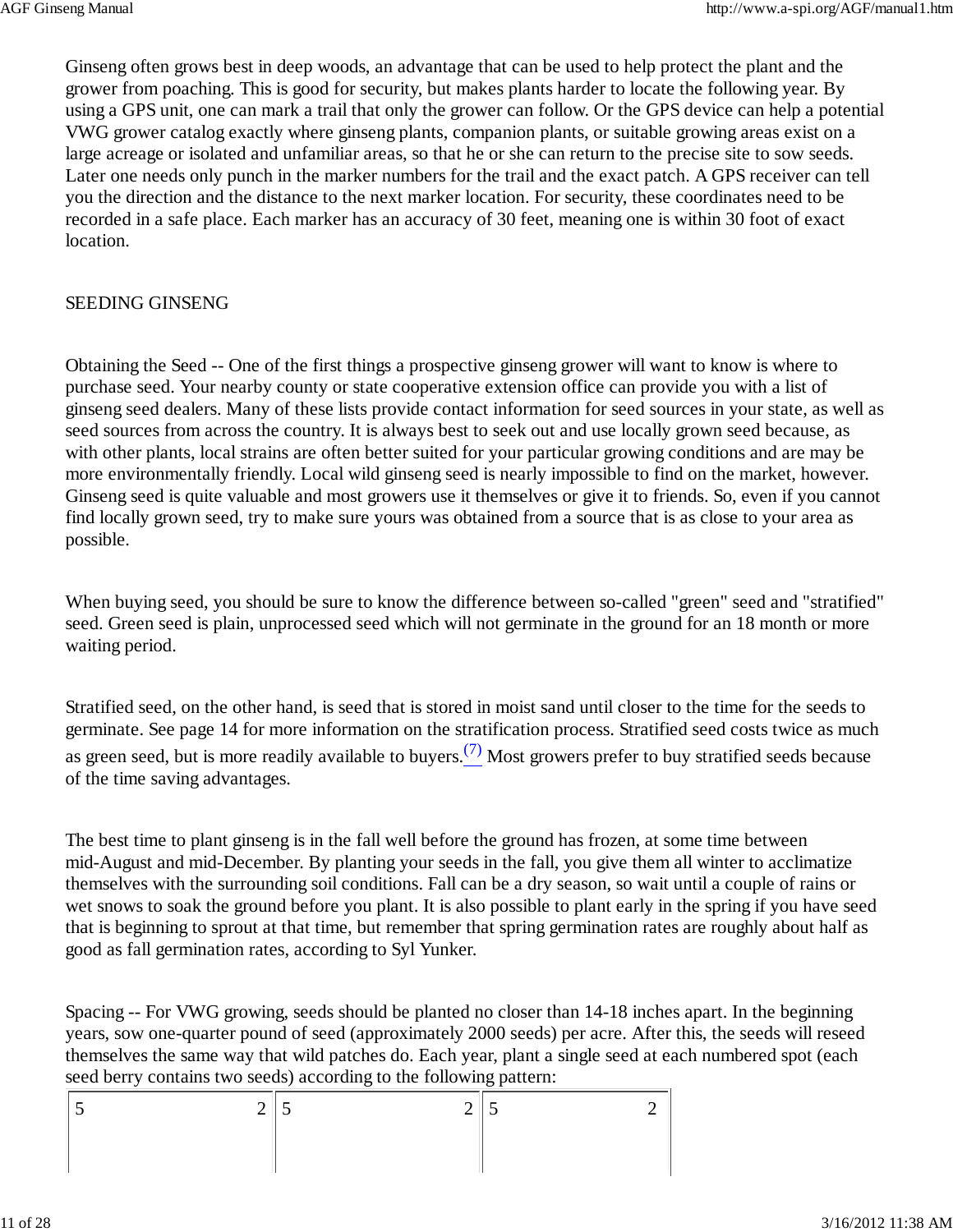

<------------------------------------------ 3 YARDS ----------------------------------------------->

For example, in the first year, plant a seed in spot #1 at the center of each of the squares in the diagram. In year two, plant a seed at every numbered spot #2, which should be located along the diagonal line about 14 or 15 inches away from spot #1. In year three, move to the opposite end of the diagonal and plant a seed at every numbered spot #3, again about 14-15 inches from spot #1, etc. This grid pattern is arranged so that ginseng plants have adequate room to grow and to seed future plants.

In the real world of the forest, occasional trees, rocks, and other objects will obstruct the pattern. Try to work around these objects. Don't be tempted to rearrange the forest floor to conform to the grid pattern, because if you do, you may be removing valuable shade or cover for the ginseng patch.

Making a Seeding Device -- Ginseng seeds should be planted to1/4 inch below the surface of the ground. To assist with the work you'll need a good home-made seeding device consisting of a mop handle 4 feet in length, a PVC half inch pipe 3' 10" in length, a hunting knife with a 6-inch blade (or other sharp metal spike, like a long tent peg), and some duct tape that is 2 inches in width. Tape the knife to the mop handle, allowing the knife blade to extend 3 inches from end of the handle. Next, tape the PVC pipe so its end is a inch short of the mop handle end. When you are planting and you press the knife blade into the ground to test for soil depth, the handle will prevent the soil from clogging the PVC seed pipe. The device is ready for use.

Seeding Procedure -- To begin the seeding, kick aside the leaf litter mulch around your spot. Use the blade of the seeding tool to test the ground until you confirm that there is at least 2 inches of soil below your spot. If you reach a layer of rocks before this, your location may not give the root enough space to grow. You may need to check the immediate area for better locations. Once you have determined that the site is satisfactory, stick the blade into the ground. Next, swing the handle left to right so that blade creates a "v"-shaped slot in the ground about inch deep. With the blade still in ground, drop one seed into the PVC pipe and into your hole in the ground. Now pinch the hole closed, firmly step on the hole, and restore all leaf litter. The entire seeding process should take between 8 and 10 hours for each half acre (2000 seeds).

Other Methods and Why We do Not Recommend Them -- Some similar ginseng growing methods are far more intensive, involving the sowing of ten to hundred times more seed per acre, but have serious disadvantages. Such types of ginseng agriculture include "woods-grown" ginseng (ginseng sowed in prepared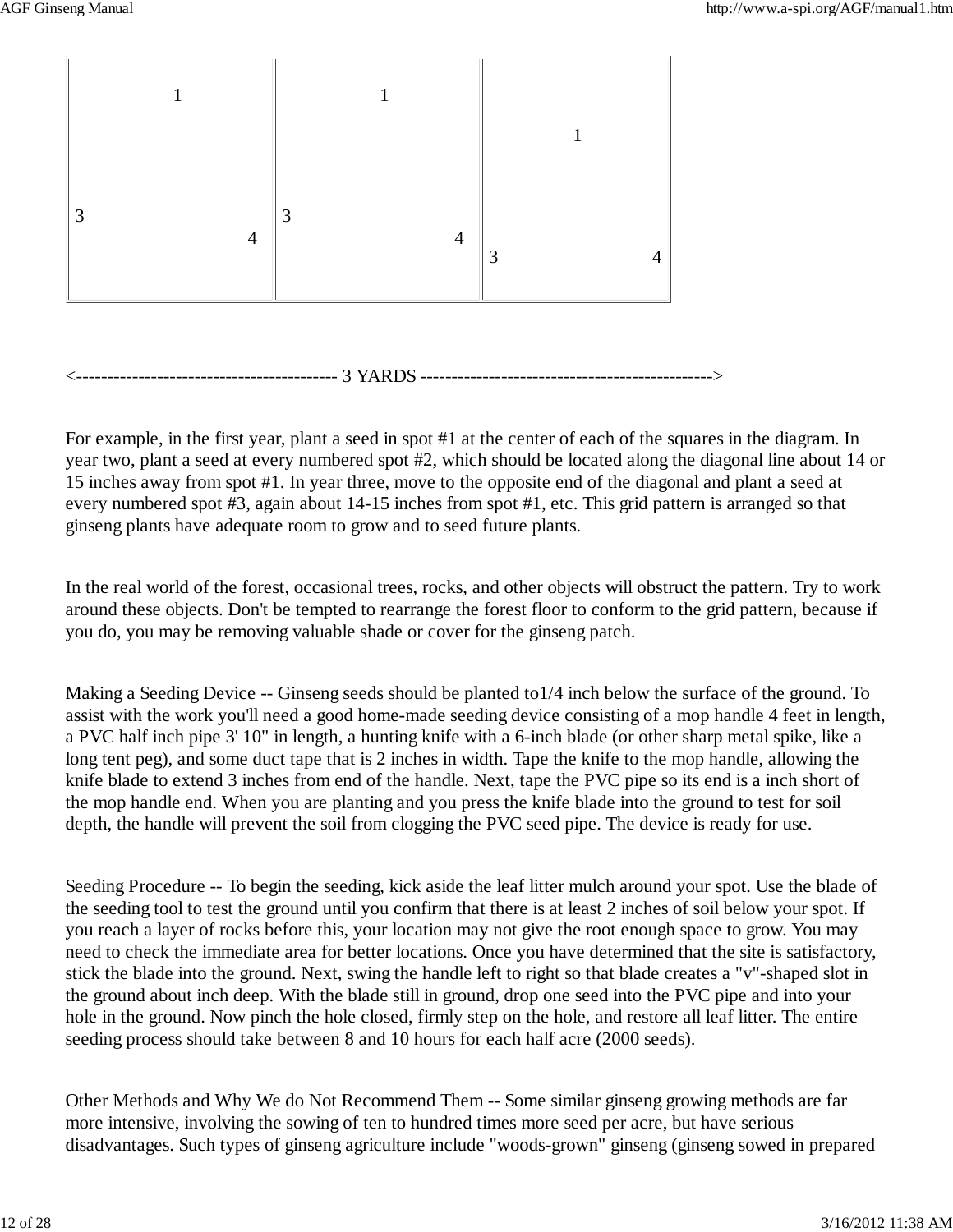beds under forest cover) and "wild-simulated" ginseng (a method where the litter is raked back with a steel tong and prepared for planting under forest cover). Some of the disadvantages include increased labor, higher fertilizer costs, and increased fungicide use, coupled with lower root value. Under both methods, beds have to be carefully tended and the soil (generally deficient for such intensive cultivation) is brought up to a good calcium/magnesium (5/1) balance through the use of gypsum or hydrated calcium sulfate (CaSO4<sup>·</sup>2H<sub>2</sub>O) and Epsom salts or hydrated magnesium sulfate ( $MgSO<sub>4</sub>$   $\cdot$  7H<sub>2</sub>0). These natural chemicals will not change the designation of VWG as organic. However, the high root densities under these methods makes the ginseng highly susceptible to Alternaria and other fungal diseases, for which cultivated ginseng is notorious. These methods also require added nutrients because of the high volume of production per acre, whereas with VWG, adequate amounts of nutrients are provided for free. The key to successful VWG growing is minimal disturbance to the ground and proper spacing, factors which lead to a healthier plant and fewer headaches for the grower!

# HARVESTING & PREPARING GINSENG PRODUCTS

Leaves and Stems -- Ginseng may be harvested as leaf, stem, seed, or root. Ginseng leaves and stems contain ginsenosides, the chemical ingredients that give ginseng many of its medicinal effects, and thus can be used as a green tea. The tea market has existed in ginseng growing areas for centuries, but a slow and primitive transport system did not allow it to acquire the popularity of the root. Health food stores and gourmet cooking circles are now discovering this tea, however, and with effort and promotion, you can expect sales to these outlets to increase in the coming decades. VWG is typically grown organically and therefore has an advantage in the health food market, especially when compared to most other classes of ginseng. Since growing ginseng involves a number of years of patient waiting, growers may want to tide themselves over by selling some of the foliage (leaves and stems) as green ginseng tea.

In addition, the foliage can be dried using a solar food dryer. This requires ample air flow, a moderate temperature of about 90 degrees Fahrenheit, no direct sun light, and a few days drying period, depending on the amount of moisture in the air.

Seeds -- The seed is of great value to the VWG grower because it can be collected and processed through "stratification," then sown to expand your growing area or can simply be used to enhance the thickness of the current crop. Wild ginseng seed is also valuable especially if you want to sell or give it to others growing ginseng in your local area. The red berries of the mature ginseng plant are a sure sign that mid- summer has arrived for the grower. Most VWG growers gather and use their own seed for a number of years, or even for several succeeding generations of plants. This is because the first priority of the grower is his or her own growing areas. Harvesting seed in the wild is far more labor intensive than harvesting seed from cultivated patches of ginseng where it is concentrated in a small area, but it should bring premium prices, like all wild ginseng seed. VWG seed is more valuable to many growers because it is comparable to wild seed.

Stratifying Ginseng Seed -- Centuries ago, the Chinese believed that ginseng was a gift sent from the heavens to humankind. According to legend, it could not be cultivated, nor would the seed sprout unless "touched by the divine" or "purified by the divine bird" of Chinese legend. The fact that the seeds take an extraordinarily long time to germinate - some eighteen months or more - was not well understood at the time. It was not until about 700 A.D. when Koreans discovered that moist seeds or berries placed in a given spot in the ground would produce a ginseng plant after the prescribed waiting period. This process has come to be called "stratifying" ginseng.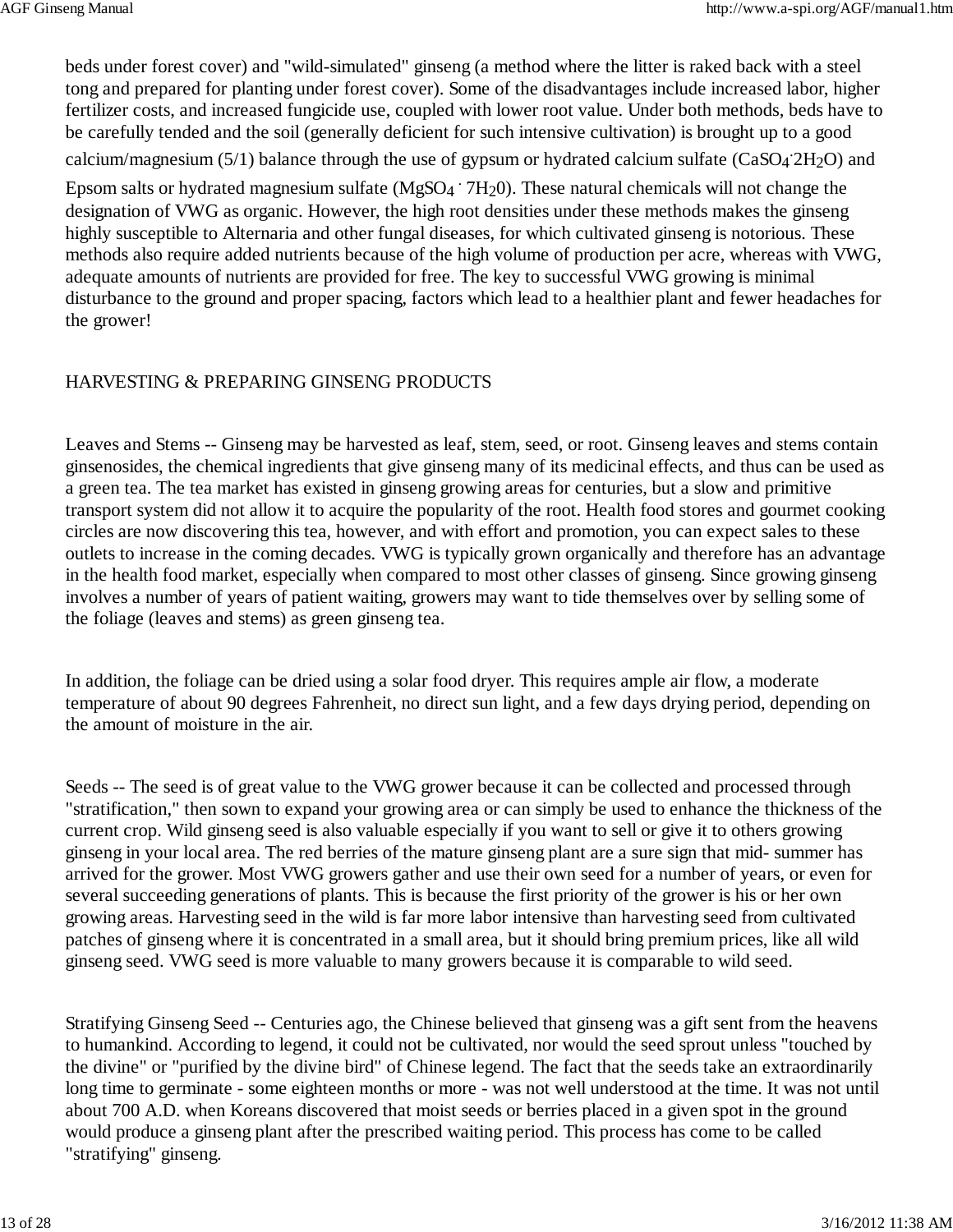The word stratifying means taking the red "ripe" berry (there are two seeds to a berry) and placing it in incubation for twelve months while the seed "matures." At the end of the period, the seed should sprout. One of the most popular methods of seed stratifying used by commercial growers involves placing depulped seed in damp sand until it is sold the following summer. Another method that better imitates nature's way is to put the entire raw berry in damp sand until the middle of the next summer then use it to seed the patch. Growers find that the pulp enhances maturation during the incubation process.

To stratify wild ginseng seed, take a five-gallon plastic bucket and drill 1/16-inch holes on the bucket sides and on its bottom. Bury the bucket so that the top is three inches below the surface of the ground in a well-drained place. Put a one-inch layer of damp sand in the bottom of the bucket and place the ripe berries, pulp and all, layer after layer, into the bucket. Arrange them evenly over the moist sand, covering each layer with an additional inch of moist sand. This should be done each time the berries are harvested. You should harvest the last of your berries after the first killing frost. Once your last berries are in the bucket, cover them with two inches of damp sand. Secure an unperforated top onto your bucket. Cover the bucket with three inches of soil, then return leaf litter on top of the area.

If you wait until July of the following summer you will discover that the seeds are completely clean of all pulp and ready for the autumn seeding. You are now ready to replant the seeds you have saved. Because ginseng seeds shouldn't be planted until a few months into the fall before the ground is damp enough to sow seed, you should store the seed in a cool, moist place until ready to plant. Put the seed in a plastic bag with a damp paper towel in the bag and then place the package is in the butter section of the refrigerator. Check weekly to see whether the paper towel is still damp. Remember, if the ginseng seed dries, it dies.

You may want to plant at the beginning of the year. By storing the seeds in the above manner you can keep the seed viable through winter. Take care, because with spring planting, you must get it in the ground early enough to sprout in late March or mid-April when ginseng -- an early sprouting plant -- sends its seedling up through the leaf mulch. If weather permits, January and February are the best months to seed to get maximum germination in spring.

Digging Mature Ginseng Root -- The primary focus of most ginseng harvest is the root, the traditional cornerstone of Chinese medicine. Once this root is judged mature enough by the grower it may be "thinned," that is, removed in order to allow surrounding plants to have more room to grow. Thus harvesting may depend in some degree on the ginseng plant ages, as well as plant population in a given area. You can wait as long as you want to dig up your mature roots. In the ginseng market, the value of roots almost always increases with the age of the plant. While ginseng plants live to more than 100 years old, today, even relatively mature ginseng plants nine or ten years old are becoming increasingly rare and roots 15 to 20 years old are rarer still. A good rule of thumb is to wait until after about nine or ten years to dig up the roots, but your situation may dictate otherwise. You should remember that, as your plants mature, you should take care to reevaluate and increase your security measures, too, in order to protect your investment.

Harvest Time and Equipment -- The best time to harvest is usually in the autumn after the seeds have matured, but before the leaves have died off and you can no longer see the plant easily. Because damaged roots will bring far lower prices, take extra care as you dig the roots. The best tool for digging the root is a sharp needle-nosed spade. As you go out into the forest, carry a five-gallon bucket filled one-third of the way to the top with water so that you can soak and rinse the freshly-dug roots.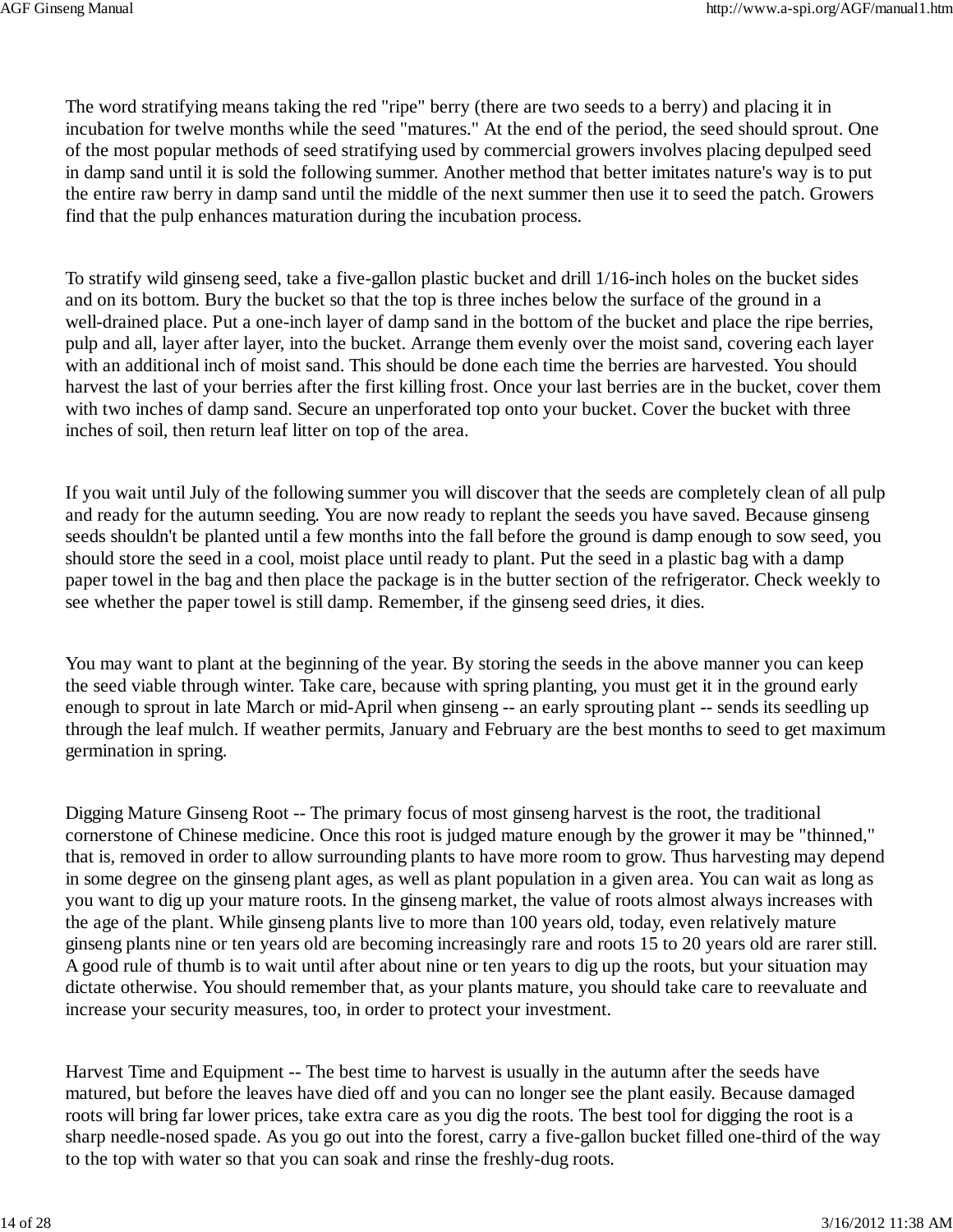Method -- Dig a circle one-foot in diameter around the base of the stem of the plant. The spade should therefore be placed six inches from the main stem, as you go around the plant. Shove the spade deeply into the ground and use the handle end as a lever to lift the soil, root, and plant out of the ground. Then carefully remove the soil from the root by hand. If the ground is dry, soak the root in the bucket of water to soften the remaining soil. The object is to remove the clinging soil while saving all the root hairs to the greatest degree possible, because some active ingredients are concentrated at these extremities. Saving these root hairs can increase the value of the ginseng root. Take your collection of roots and flush them with clean water until the rinse water is relatively clear. Don't brush or scrub the root! Drain the water and place each root on a paper towel.

Drying roots -- Dry your roots at a temperature between 70 and 110 degrees Fahrenheit (90 degrees is an ideal temperature). At the recommended temperature range, roots do not take long to dry - only about three weeks. Select a place where there is an ample flow of air and no direct sunlight or other light, like an attic. Place each root on a wooden lath tray, rather than a metal or plastic screen because the roots should never be allowed to come in contact with anything but a cellulose fiber material -- which is what the ginseng root is composed of.

Wooden Rack Drying-- One drying procedure uses a tray rack that holds three trays stacked one above the other in a good, hot place. Place the root which has been dug up most recently on the bottom tray. At the end of the week turn each root and place the tray on the second level of the rack. At the end of that week turn each root and place the root tray on the third and highest place on the rack. The ginseng root will be ready for storage after a period of three weeks of drying with fairly good air circulation and an adequate temperature. Once dried, ginseng should be stored in a dark place in paper sacks or cedar boxes immersed in cedar chips.

Solar Dryer Method -- A second procedure is the same used for drying the leaves and stems, mentioned above. With this method, use a solar food dryer big enough to incorporate at least three trays of cellulose surface (not metal or plastic) The solar dryer should also have ample air flow, moderate (90 degree Fahrenheit) temperature and no direct sunlight. These can be purchased or built using directions found in the ASPI Technical Paper No.6, "Solar Food Dryer."

Preparing Ginseng as a Houseplant -- An emerging market exists in specialty flower shops and health food stores for ginseng sold as a houseplant. Ginseng, whether wild or cultivated, is an attractive plant with several hues throughout the year - bearing deep green leaves in the growing season, red berries in late summer, and bright gold leaves at the end of the growing season. The houseplant market may be valuable as supplemental income for the ginseng grower. Since some cultivated varieties have much the same appearance as the wild, it would be possible to substitute non-organic cultivated varieties as houseplants.

When you are transferring plants from the forest floor to the pot, be sure to take extra care in the digging operation. The procedure is as follows: Use a sharp needle-nosed spade, the same tool as that used for digging ginseng roots, mentioned above. First determine how the root is positioned. Some roots grown over shallow soil and underlying stones may be positioned almost horizontally. Others may grow in the crevices between two stones and may need special care when they are being extracted. Be sure to dig the whole plant along with over one-half a square foot of the dirt surrounding it. Try not to let roots become at all exposed during the digging process. Place the plant in a pot before allowing the root to dry out. Immediately surround the plant with mulch and insert an ice cube into the top layer of soil to keep the plant fresh and cool while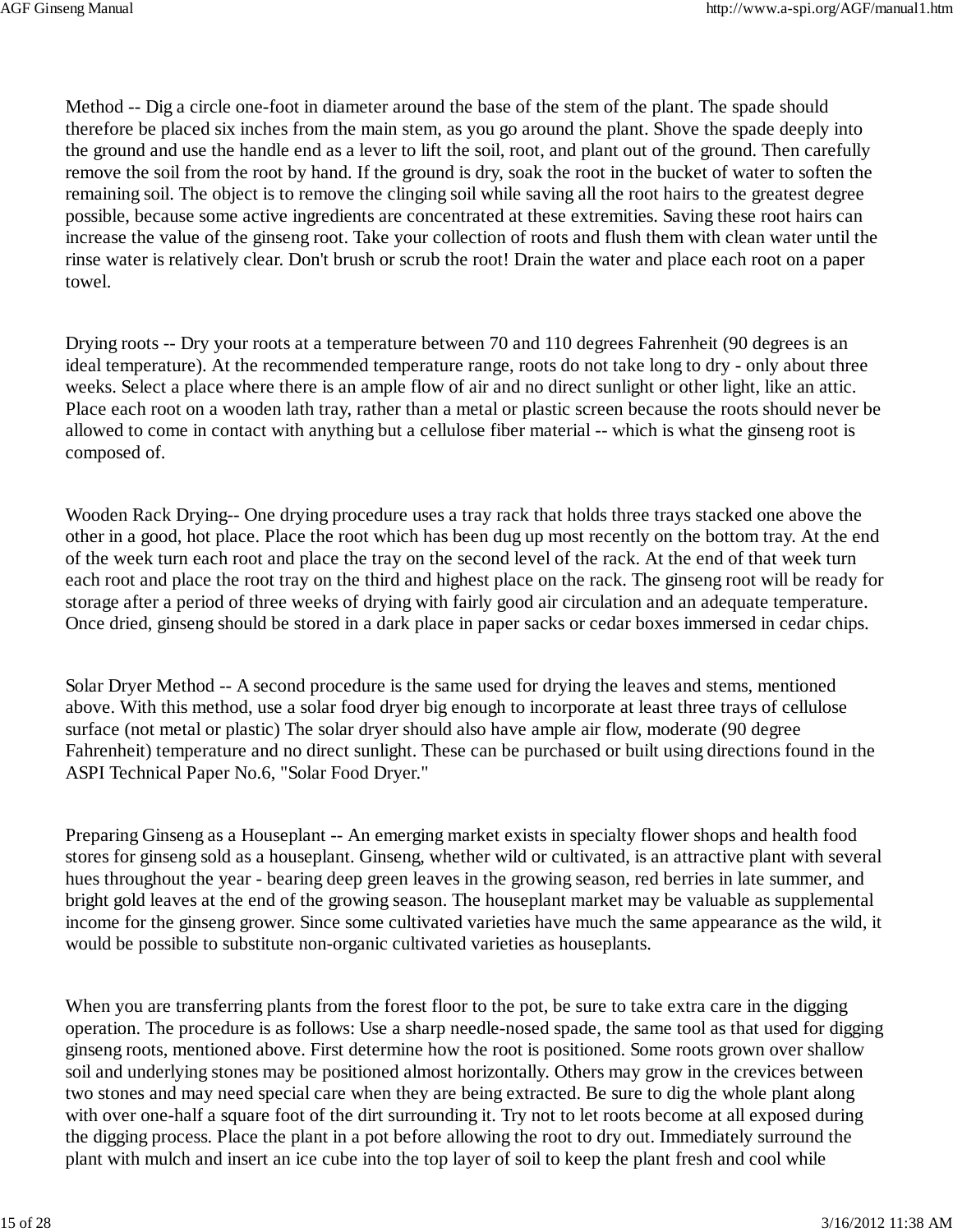carrying it to its destination.

# CROP PROTECTION

Remember that each VWG root is a valuable object. The ginseng grower must be prepared to think like the neighborhood car-dealer or jeweler, who install locks, alarms and other security devices to guard valuable property from thieves. Hungry animals and poachers will always be a threat to the ginseng farmer - large or small. Accordingly, vigilance is simply one of the costs of doing business.

Protecting Foliage -- Any farmer knows that being on guard is a natural part of agriculture. However we are not focusing here on intense cultivation with its many headaches. Instead, we are allowing nature to largely take its course so that ginseng can grow in near wild conditions. In the woods, you can expect an occasional deer to enter the patch and nip on the plant. Ginseng is highly adaptive, and a few deer will not typically kill the plant.

In many parts of the country, however, the problem is far bigger than a few deer wandering through the forest. Deer populations have exploded in recent decades (in part because of a lack of predators to control them) and these deer, in turn, often feed heavily on woodland plants. Excessive deer browsing could affect many ginseng areas. It may be necessary to keep watchdogs on your property or "harvest" some of the deer, so that in due time you will have some ginseng left to harvest yourself.

Protecting Seeds -- Seeds are some of your most important assets. When the bright red seeds appear in the summer they can be gobbled up by the native birds, small rodents, squirrels and other animals that flock to the forests. This is nature's way of propagating seeds. The seeds pass through the animals' bodies and are deposited elsewhere, allowing the ginseng plant to reproduce and thrive. Unfortunately for the VWG grower, these seeds can be carried large distances and are impossible to track. The VWG grower should diligently watch his or her patch at seed harvest time (usually a span of about six weeks to two months in late summer ). Seeds should be gathered and stored before they are eaten by animals. Syl Yunker has found that placing wads of Juicy Fruit<sup>(R)</sup> Gum in the patch can distract some of the worst berry eating creatures. Place the gum at locations where the animal has recently been.

Protecting Roots -- The ginseng roots themselves are also vulnerable to animal depredation. Ginseng roots are a preferred food for voles and other digging mammals during times of drought and food shortage. Generally this is not a major problem for VWG growers, because of the wide spacing involved in VWG plantings. As stated above, wide spacing also helps eliminate fungal diseases. If the grower has encountered serious damage from root-eating mammals, he or she might consider placing traps or other deterrents.

The Threat of Poaching-- Poaching is probably the single most serious threat the VWG grower will encounter. By all indications, the problem is getting worse. Poaching is a broadly used term that can cover everything from traditional 'sang hunters, to local "Saturday nite" poachers, to well organized gangs of poachers that may come from many miles away.

Many people in Appalachia perceive of 'sanging as a legitimate form of making pocket money. This is because ginseng, like water and wildlife, is regarded as free for the taking, and it is not unusual for 'sang hunters to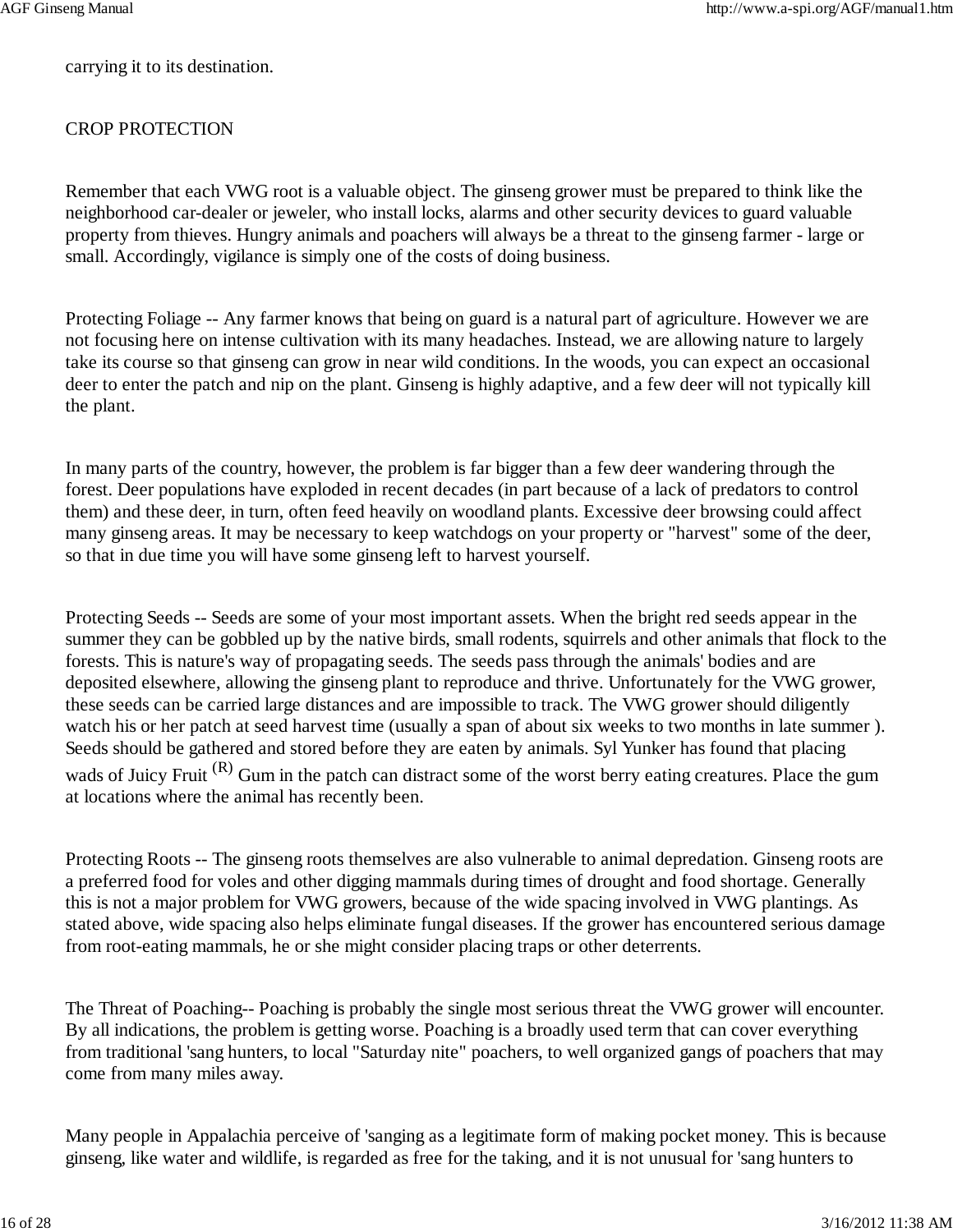ignore property boundaries to gather the prized root. The situation is similar to the conflicts among North Carolina's long-term and new residents over blockage of commonly used trails and old roadways. Similarly, VWG growing is a relatively new method of obtaining commercial ginseng that many do not yet understand. Conflicts result when ginseng gatherers do not realize that the wild-appearing ginseng patch they come across may be have been deliberately planted as a VWG patch. For other less legitimate ginseng gatherers, the removal of a person's ginseng is not the result of a simple misunderstanding; it is outright theft. In Kentucky, the theft of \$100 or more in ginseng roots is a felony. Other states may have similar felony provisions in their state codes.

There are modest efforts to control ginseng poaching underway. Resource managers have developed ginseng digging seasons and other harvest restrictions which are very similar to bag limits and game management restrictions for fish and wildlife. Unfortunately, there are far fewer game wardens and law enforcement officers protecting ginseng than those for deer or rabbits.

In recent years poaching has become a more widespread problem as the reputation of the high price of wild ginseng has spread. If poaching is left unregulated and uncontrolled it could mean the early death of the ginseng industry and, perhaps, the wild plant itself.

# SINGLE LANDHOLDER APPROACHES TO GINSENG POACHING

Secrecy -- Most people regard the best defense for their ginseng is not telling others that their property contains ginseng plants. However, this secrecy has a spotty record and does not guarantee that the ginseng will not be poached, only that the odds are greater that it will escape detection throughout the maturing process. Poachers may be local enough to know the lay of the land as well as do the legitimate growers. They know where there are shady slopes and well drained soils and where they can find more ginseng.

Poachers can even learn to use the GIS (Geographical Information System) data in somewhat the same manner that Dan Bond is doing at ASPI. The basic GIS data, especially in states like Kentucky, is available to the public. The computer world is becoming increasingly sophisticated and some who could be associated with poachers could pinpoint ideal ginseng growing areas -- provided they acquire the skills and have a top of the line computer. These types could refine their poaching operation to choice areas. This may not happen because there are better ways for computer whizzes to make money, but at least the thought drives ginseng growers to deeper secrecy. Nevertheless, growers should realize that technology is often a double edged sword. Accordingly, all VWG growers should (1) be aware of the arsenal of technological tools that poachers can use to locate and steal ginseng and (2) learn to use technological tools that can counteract such threats (such as trackless GPS trails, advanced monitors and alarms, etc.).

Publicity -- On the opposite end of the spectrum, openly publishing "no poaching" notices in the local newspaper could be one part of the program but some shun away from such publicity, falling back on the wall of secrecy so well known among ginseng growers. Others admit that poachers already know the local growing areas and that the public notice is a legal method of protection in civilized society. Your ginseng crop is intentional and tended. With little additional effort the woodlands can be certified as "organic" and thus made known to state officials. This takes paperwork but has many benefits. Notice of certification can be both posted and published. Whether you choose greater secrecy or greater openness depends on how comfortable you feel with local law enforcement, general respect for private property, your community's sense of cohesiveness, and other factors.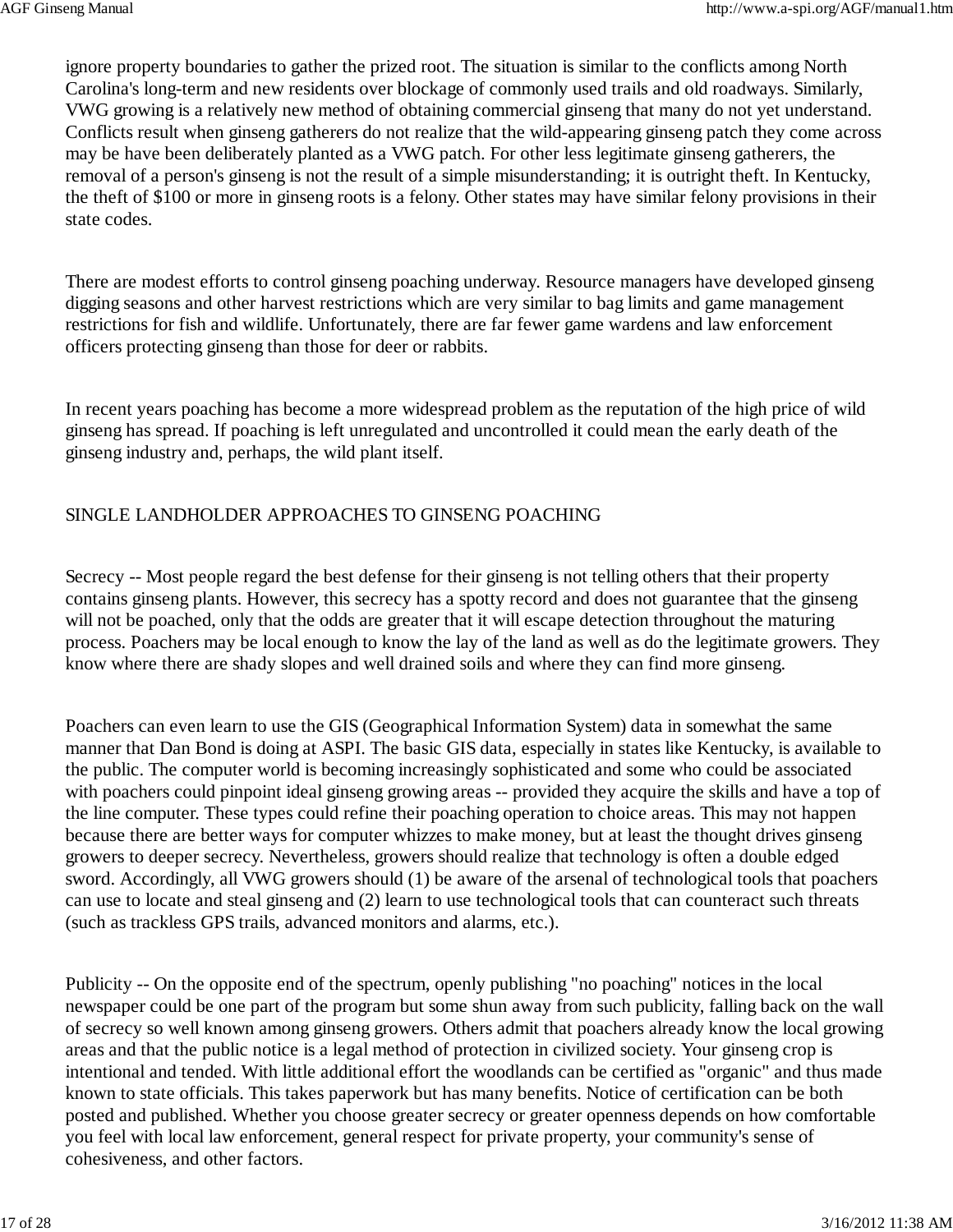Watchdogs -- The use of watchdogs is the major deterrent to trespassers in the security arena today. Some prefer to allow their own dogs to run loose, but that is now seen as unlawful and involves risks both for dog owners and wanderers on the property. Some prefer to work with neighbors in a community ginseng watch program with dogs allowed to roam over the various properties. Others have found that smaller more compact ginseng patches near residences can be protected by surrounding the patrol boundaries with a buried wire that is activated to restrain collared watchdogs. The method can prove expensive depending on length of wire needed.

Alarms -- Some find the noise alarms work for giving the owner an alert as well as telling the poacher that the foray is being detected. It reduces the time allowed in the poaching operation. Other more sophisticated alarms could be installed which are quite costly and beyond the economic capabilities of average ginseng growers.

Legal Action -- Determined legal actions can be taken by landholders on property which is posted as a "no trespassing" zone. This presumes cooperation with local enforcement authorities (who can be reported for failure in doing their duties). Beth and Gary Anderson, two foresters and non-timber forest product experts, have familiarity with this issue. Unfortunately, the Andersons find that it is often difficult to prove that poached roots were derived from specific properties in question.

Marking Roots. Tagging wild ginseng has proved to be an effective means of catching poachers on public lands, and the publicity has served as a deterrent for other possible poachers. A number of parks and national forests allowed some regulated ginseng digging in the past, but are now prohibiting ginseng digging outright, because of the increasing rarity of the plant. Sophisticated tagging techniques are often used to protect the plant. For example, Jim Corbin of the North Carolina state park system has developed methods of marking "sentinel" ginseng plants with dye (some of which is detected by ultraviolet lamps) or by use of microchips (with the specific GPS location recorded on the chip). Computer models help the agencies select which plants are most likely to be poached in a patch. There have been over 80 arrests in the Southeastern states as a result of this crime detection technique. Ginseng root marking could prove effective on private lands, but there is a question as to whether growers would want to be burdened by time-consuming enforcement procedures.

# SOCIETY-WIDE APPROACHES TO GINSENG POACHING

Conservation -- Ultimately, stronger conservation and law enforcement measures are necessary to protect the VWG grower from poachers. There are many benefits to more high-profile conservation laws - including increased public awareness, increased activity among state or federal fish and game agencies and law enforcement agencies, and surveys and scientific research that may identify priorities for the plant.

Once these measures are in place, VWG growers could face less competition from poachers, and could benefit from a bigger share of the market. To truly benefit VWG growers, these conservation measures would need to take a dual approach: (1) stronger protection for all ginseng taken from the "wild" and (2) a corresponding certification system that documents the authenticity of VWG and other ginseng by certifying where the ginseng was grown. In the long run, the best way to protect the private ginseng grower would be through a marketing card system, not so much for controlling the amount grown, as with tobacco and other commodities, but to verify where the virtually wild ginseng is grown. We will discuss a promising VWG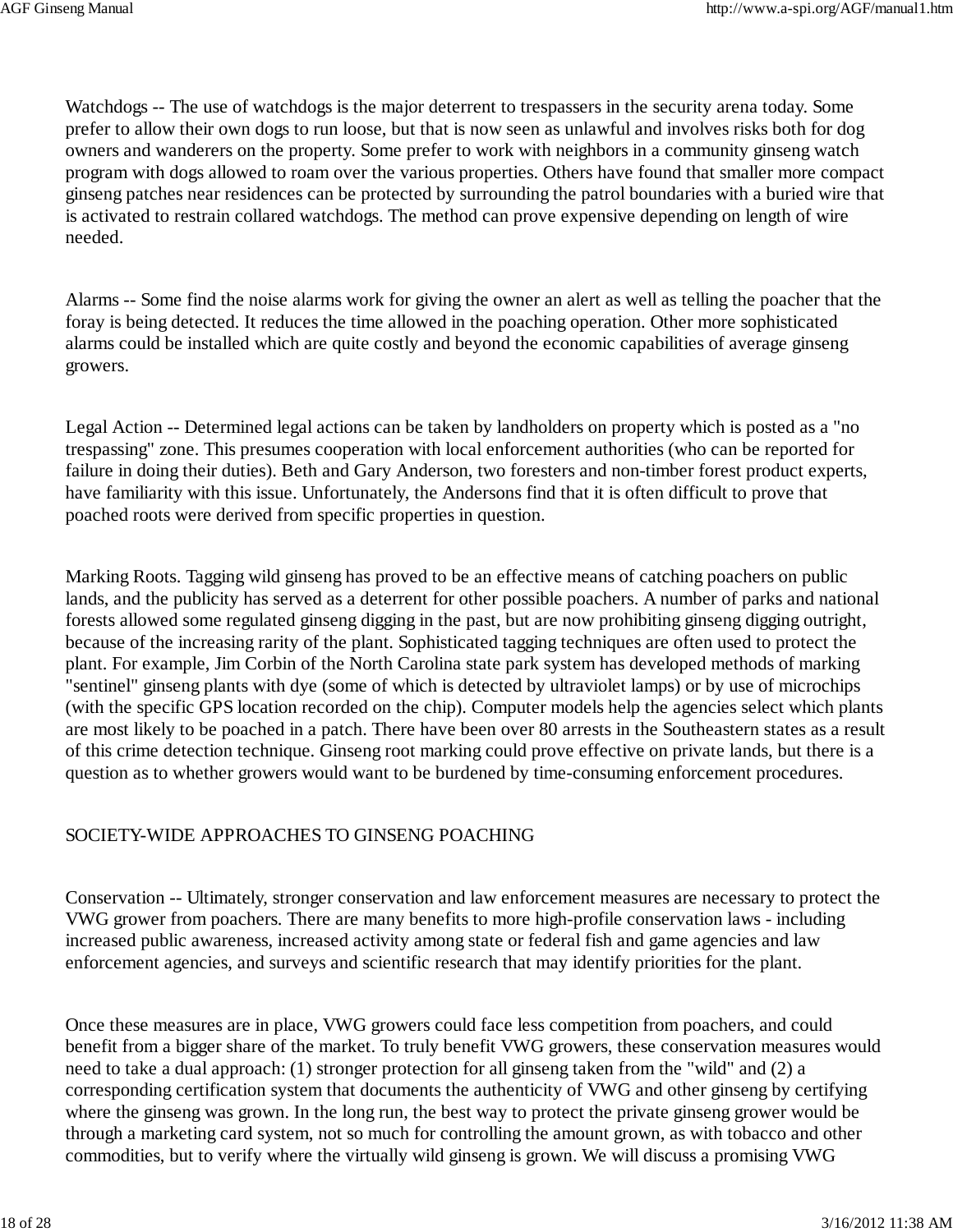certification and marketing system below.

Education Efforts -- The ginseng growing community needs to improve public awareness about ginseng. Such a long-term effort requires patient encouragement on the part of ginseng advocates, but, if successful, could change attitudes about VWG and ultimately get a system in place that can protect the VWG grower and boost regional economies in ginseng growing regions.

#### MARKETING GINSENG

The absence of a fair and equitable marketing system is a persistent problem for all VWG growers, at almost equal par with poaching. Let us remember that virtually wild ginseng could be as big an American crop as tobacco -- some estimating sales of billions of dollars to China alone in ten to twenty years. It could, in fact, far out-distance tobacco in the 21st century, provided poaching can be halted and growers protected in marketing their product. The best way to protect the ginseng grower would be through a marketing card system to certify that the ginseng came from a legitimate grower instead of from a poacher or other questionable source.

Verification, the Answer to the Poaching Problem -- Similar to the marketing card used for tobacco, the ginseng marketing card would establish the location of a ginseng patch on a person's own property. Traditional 'sang hunters may also harvest wild ginseng with the permission of the property owner or other legal delegate noted on the card. An estimated allotment, measured in pounds, is also listed on the card. This is based on what the observed plot can yield, along with past harvesting data, if the patch is already in production.

The primary purpose of such a marketing card is to verify the place of origin, not to serve as a control system -- unless over-production becomes an issue in the future. An argument can be made that ALL ginseng should have a marketing card. The reasoning for this is that a dual-system approach would allow poachers to dump unsold wild ginseng on the uncontrolled market, if other sales could not be negotiated on the certified market. One approach for verification would be to use existing certification programs or their equivalent. Use of observation, map inspection, photography and other techniques may be required for verifying scattered ginseng plots. Legitimate wild crafters would follow the same procedures along with written permission from the landowner that the practice has been and will continued to be allowed for an agreed upon period of time.

As mentioned above, the Federal government recently restricted the ginseng root exports to roots five years or older as part of its CITES agreement obligations. If a given species is declared at high risk and is found in a certain region, it is not allowed to be traded on the world market. Ginseng has not reached that point, but receives partial protection under CITES under a lesser category. With ginseng's increased rarity, actions are needed to assure that ginseng does not reach the point at which it can no longer be harvested or traded on the world market. Federal regulations should be the prime mechanism for this, since sellers can easily skirt state regulations and take poached medicinal herbs across state boundaries. The Interstate Commerce Clause of the Constitution demands free trade and regulated improper trade whether domestic or foreign. A federally recognized marketing card, grading system and regulation of overseas trading would be able to curb poaching and allow the grower a fair market price.

Currently, it is necessary for the buyer (but not the seller) to keep a record of all transactions, so that the ginseng's route to its ultimate origin can be traced. This is a practice performed today for many commercial items from dynamite (for safety) to certified wood products (for protecting tropical forests). It is a restraint of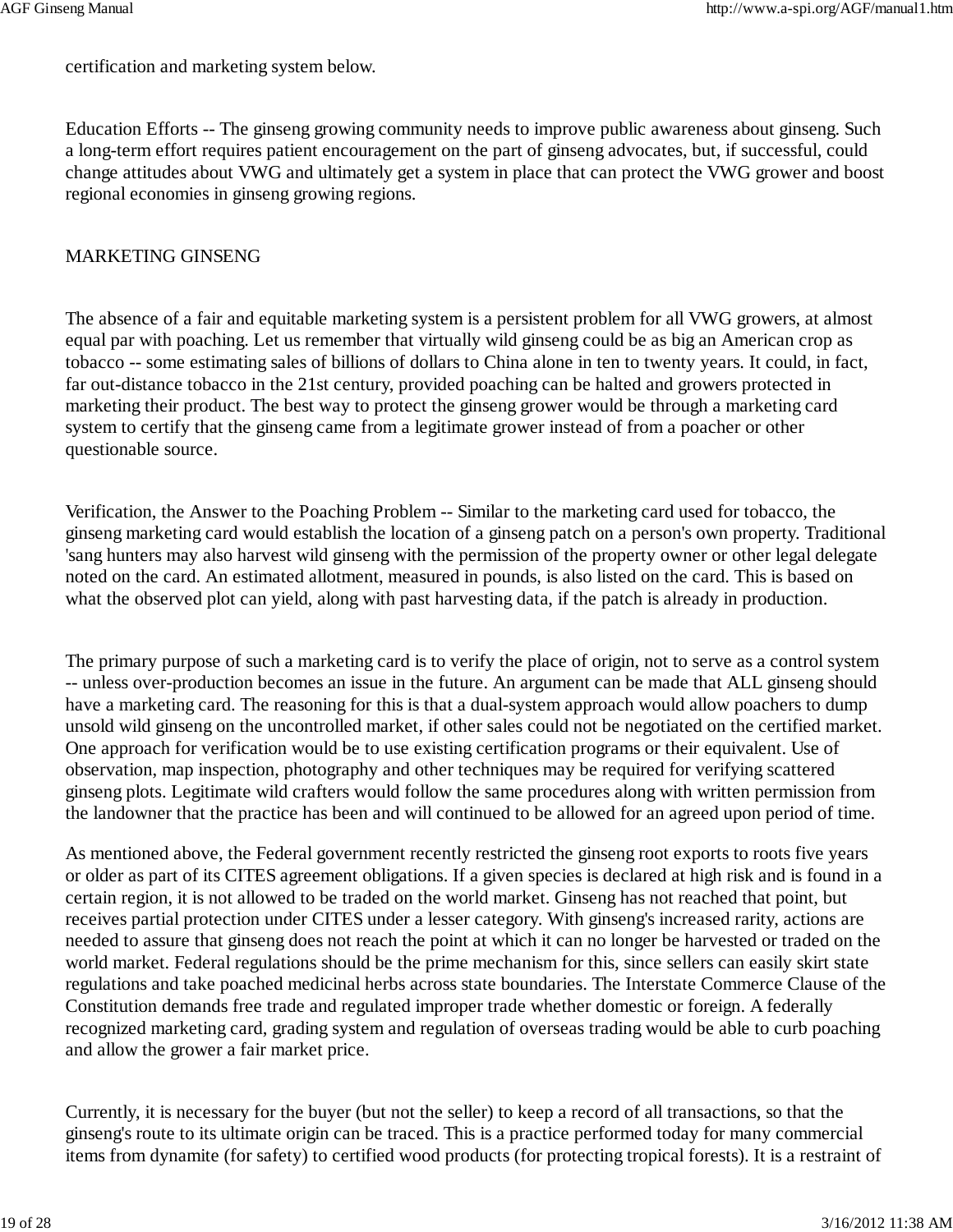trade to expect the buyer to conform to rules beyond reason. However, under a future system, if the buyer says he is buying "wild" or virtually wild ginseng, the Federal government can legally insist that this be proven through a certified grading process. Under such a system, the ginseng buyer would give a receipt to the grower/seller which leaves a "paper trail" of both the ginseng's origin and its route in transit. The grower's copy could be matched against the buyer's copy, should point of origin need to be confirmed.

Market Card Procedure -- Under the system to be set up under AMHC, an approved certifier would need to be physically present to record the estimated number of pounds to be harvested in a given year. The certifier would view the size and condition of the crop, prior to harvest. Label stickers, like those traditionally provided for certified organic produce, could be substituted by a card listing the name of the property holder and the allotment amount for the current year. Should harvest exceed the estimate, the grower would need to be prepared to show that more of the commodity was harvested on the certified land area than had been originally planned. This may require reappraisal of the land. No penalty would be required, except when poaching has occurred, since the card system is not a mechanism for curbing overproduction. It is only a verification that the crop was grown in a legitimate manner. If the poundage is extremely excessive, the certifier would have to make a return visit to ascertain how such a large amount could have been taken from the inspected area and/or renegotiate the allotment for the coming year.

Organic Ginseng -- In order to cut administrative costs and excess bureaucracy, the current organic certification systems in each state or the incoming Federal system could suffice as an outlet for issuing the marketing card for wild, virtually wild, or other organically grown ginseng. Already this organic ginseng is being certified on certain farms under the present certification system. "Organic" produce typically sells for a higher price than non-organic produce, and it is expected that ginseng would benefit from the coupling of organic labels and a corresponding marketing card. Together, the organic label and marketing card will prove to the consumer that the ginseng is pesticide-free AND was sustainably grown or harvested, a "plus" for many consumers.

Grading System -- Proper ginseng grading will be an essential part of selling the product, no matter whether it is to be sold for export or sold on the domestic market. Otherwise the growers --especially the very small ones - find themselves at the mercy of the buyer. Buyers often mislead sellers by declaring the ginseng in question to be a deficient product, when in reality, the product is of quite high quality. Just as the marketing card is essential for verification of origin, so is the grading system essential for fair price.

A preliminary grading operation can be modeled on tobacco grading systems from the recent past. In such grading systems, farming folk sort the tobacco into flines, trash, lugs, bright, red and green or tips. These "grades" are then tied into hands, put on sticks, pressed, and then taken to market and placed on baskets for sale. At the warehouse, the preliminary graded commodity is graded into one of may hundreds of sub-grades determined by the professional grader. Certified government tobacco graders come to a public warehouse and move from basket to basket assigning grades to each crop.

There are differences between tobacco and ginseng. The volume of ginseng or other medicinal herbs is far lower and thus does not require the vast warehousing that was required in tobacco growing country. Instead, the professional grader would come to the central county-designated location or to the place of growth and drying (for an extra fee), and determine a grade and then seal the weighed amount which is then ready for sale.

A preliminary grading system for ginseng has been proposed by Syl Yunker, based on the experience and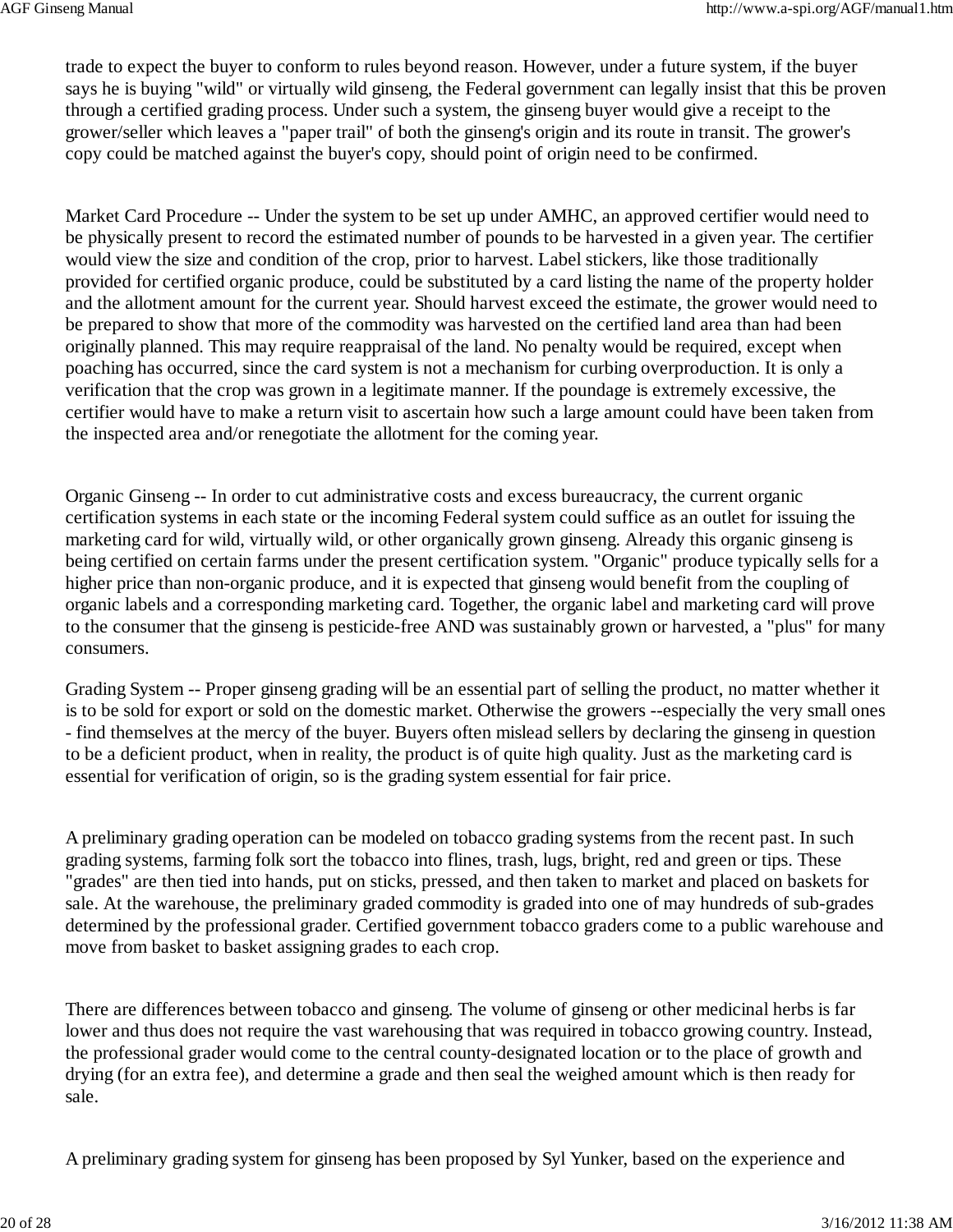comments of a number of herb buyers and other people familiar with ginseng. This grading method considers a number of observational principles for judging the major grades of ginseng and other herbs, as to age, color, texture, dryness level, and storage features.

Selling Procedure -- The marketing process will consist of inspecting packages of medicinal herbs and assigning code numbers and letters to each shipment, after determining that the grower has a certified organic material or a marketing card. The material will be weighed, graded, and sealed, and a standard description will be offered on the Internet sales area, at which time bids will be accepted from buyers. The transaction may be made directly with a fee routed to the transactor or it may be collected from the buyer and passed on to the seller at the time of delivery

The Internet Approach -- After conversation with medicinal herb experts and persons in the computer field, we have concluded that the best approach to marketing medicinal herbs is to follow the efficient selling process now occurring through the Internet. We are convinced that for small medicinal herb growers, the Internet is the best and lowest priced outlet for trade.

For the grower, we estimate that only two small fees - one for ginseng grading and one for Internet transactions - would be required. Because a secure Internet sales system would be used, growers would not risk losing their up-front payments. All parties would be protected until funds are received via the EDI banking system. A wide range of products could be sold, including roots or leaves (both dried or green). Using modern shipping methods, green material could likely be transported with as little waste as historically used dried materials.

The cooperative structure eliminates the need for extensive promotion by unconnected small growers and eliminates the need for wholesalers and other middle persons in the traditional ginseng sales route. Start-up operations for the cooperative would not require elaborate warehousing networks and could occur in a short time, if ASPI's goals for establishing this important marketing cooperative are met.

# **CONCLUSION**

We at ASPI encourage you in all your VWG growing efforts and hope you will work with us and others to get a successful ginseng marketing system underway. Ginseng growing is a promising enterprise, and with your efforts, it can be even better - for farmers and for our region.

# GINSENG TERMINOLOGY

\* GINSENG -- any of several perennial herbs (genus Panax) of the ginseng family, with thick forked aromatic roots or the preparation made from these roots and used primarily in the Orient as a medicinal treatment (anti-toxic effects, anti-cancer effects, stimulate RNA syntheses, etc.). Several species of ginseng exist within the Araliaceae family (allied to the parsley family) and the genus Panax.

\* American Ginseng -- (Panax Quinquefolium) an indigenous wild plant found in Canada and the eastern area of the United States.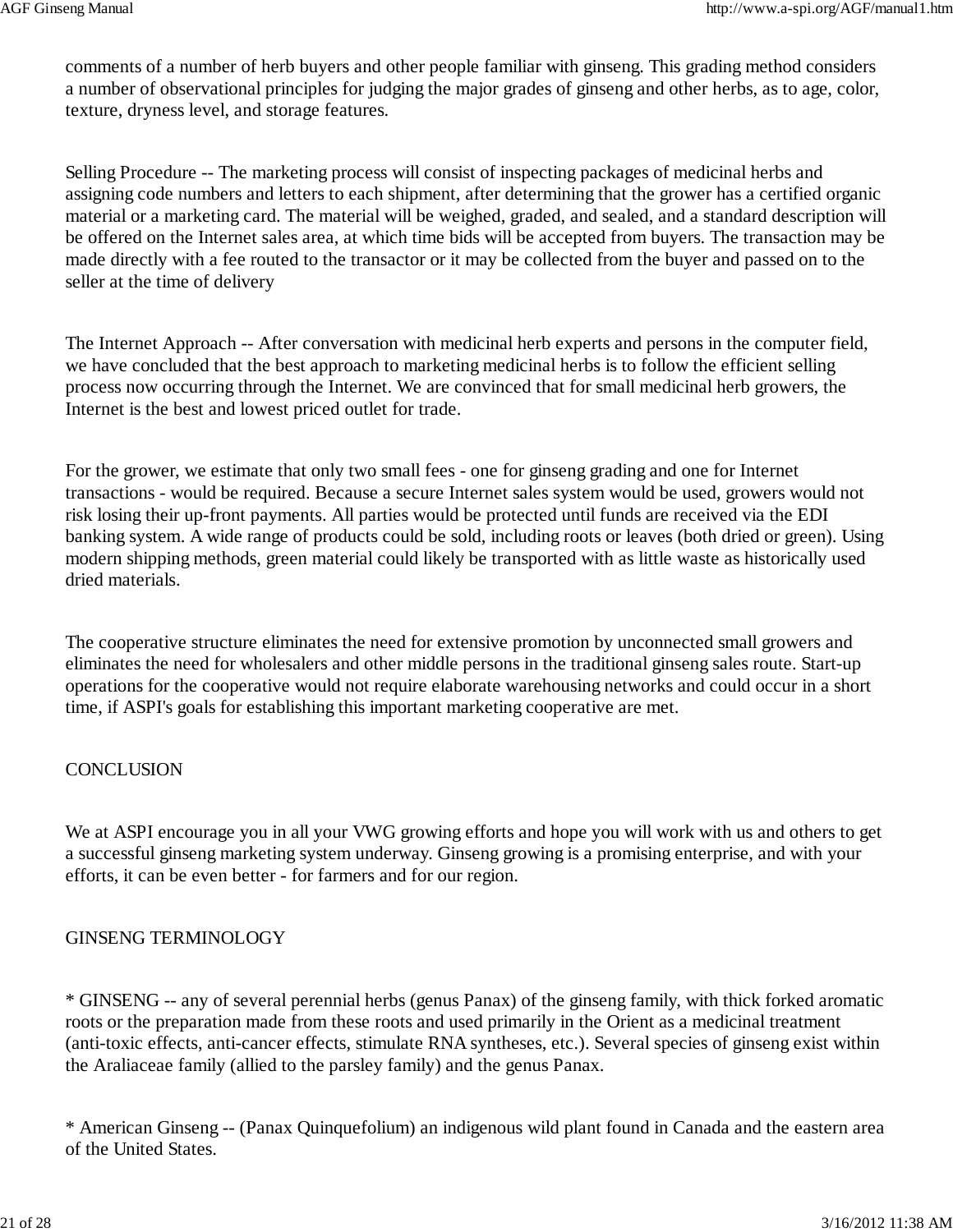\* Korean or Japanese Ginseng -- Panax Ginseng which is used widely in the Orient and Russia as folk medicine. The Chinese words jen (man) and shen (root) are the roots of "Ginseng" derived from the shape of the root. There are a number of other perennial herbs in the ginseng grouping including Panax Pseudoginseng.

#### \* Ginseng Companions and Relatives:

\*\* Siberian Ginseng -- (Eleutherococcus senticosus) not really a ginseng but a cousin within the Araliaceae family but also used widely in Asia as an adaptogen.

\*\* Dwarf Ginseng -- (Panax trifolium) is a close relative found in the eastern United States but has no medicinal value.

\*\* Fool's sang or wild sarsaparilla -- (Aralia nudicaulis) closely resembles and is mistaken by novice harvesters for American ginseng.

\*\* Companion plants to ginseng -- Indian turnip, (jack-in-the-pulpit), black cohosh, blue cohosh, goldenseal, and bloodroot. Their presence indicates good ginseng soil.

#### \* Ginseng Components:

\*\* Adaptogen -- ginseng is one of the few plants which are classified as such. An adaptogen is any substance which is non-toxic and creates the minimum amount of disorder in the physiological functions of the organism; the action should be considered non-local or non-specific; and it must be a regulator, possessing a normalizing effect (e.g., regulating mild high and low blood pressure).

\*\* Ginsenoside -- a family of steroid-like compounds known as saponins which are the active ingredients in the ginseng plant. There are more than 25 saponin triterpenoid glycosides called ginsenosides, the 7 major ones of which are  $R_{g1}$ ,  $R_{e}$ ,  $R_{f}$ ,  $R_{b1}$ ,  $R_{c}$ ,  $R_{b2}$  and  $R_{d}$  with the subscript letters referring to the distance the compound moves on the chromatograph.

Analysis -- six glycosides called panoxosides and six sapogenins which can be cleaved from them are active substances:

\*\* panaquilon -- mildly increases endocrine activity;

- \*\* panaxapogenol -- mildly increases metabolic activity;
- \*\* panaxin -- mildly stimulates the circulation;
- \*\* Panacene -- mildly stimulates the digestive process;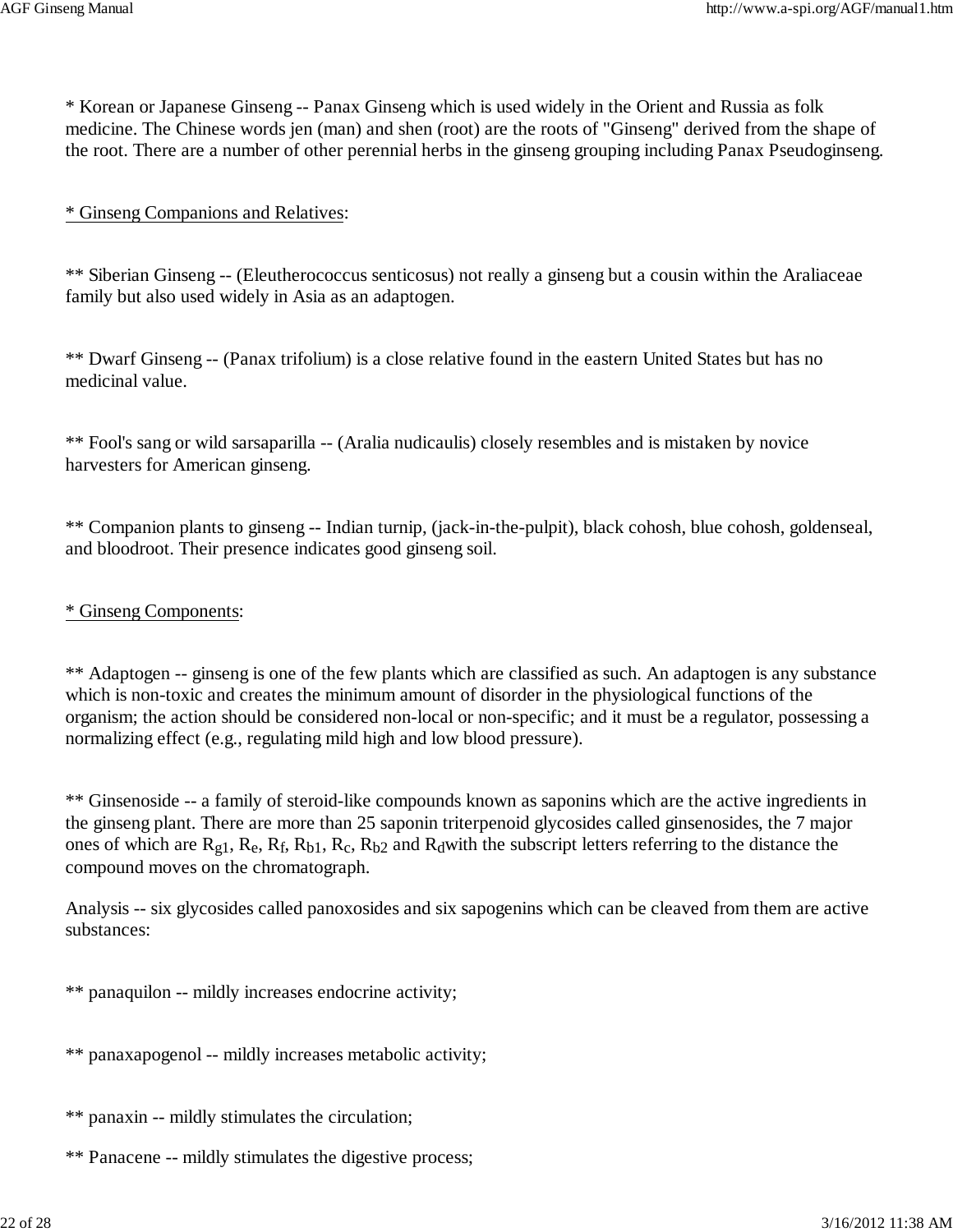\*\* Panaxadiol (root extract) & Panaxatriol (root).

\* Ginseng Grades or Qualities:

\*\* Chinese Wild Imperial (or Manchurian) wild root found now quite rarely in China and bringing extremely high prices (thousands of dollars per pound) depending on age and shape of the root.

\*\* Korean and Chinese Red -- wild or cultivated Chinese and Korean root depends on color imparted by curing process.

\*\* Korean White -- slightly lower price than the red grade.

\*\* American Wild -- defined above.

\*\* Japanese and American Cultivated

#### \* Ginseng Growing/harvesting:

\*\* Wild-crafting ('sanging) -- harvesting wild ginseng which is growing in the natural state in forested areas of native habitat.

\*\* Field Cultivated Ginseng -- plants grown under artificial shade but requiring a large investment of time, money and equipment. Labor may run at \$30,000 plus an acre and gross returns of \$100,000 after four years -- but this figure is subject to fluctuating market prices of this lowest grade of ginseng. These cultivated fields are subject to mold and other plant diseases and so commercial chemical pesticide treatment is the ordinary practice. The product is not organic.

\*\* Woods-grown Ginseng -- raised under natural tree canopy in forest lands. Some maintenance is required and intensive cultivation methods may maximize yield in minimal time. Investment costs are less than field cultivated Ginseng and applications of pesticides and fertilizers are sometimes less but the product is not organic. The market price is higher than field-grown ginseng but not near that of wild ginseng.

\*\* Wild-Simulated Ginseng -- a type of cultivated ginseng which uses the natural tree canopy as shade. Some maintenance is required and intensive cultivation methods may be used to maximize yields in minimal time. The general process involves removing part of the forest under-story from a certain plot, raking away leaf litter, sowing ginseng seed on the scratched surface, and raking back leaf litter. This method uses, at most, little pesticides, and the product may or may not be organic ginseng. However, the harvesting is on a single basis and land must be left unplanted for a number of years after harvesting. Prices could approach those of wild ginseng.

\*\* Virtually Wild Ginseng -- a type of wild ginseng which is sown in a natural fashion in a suitable ginseng-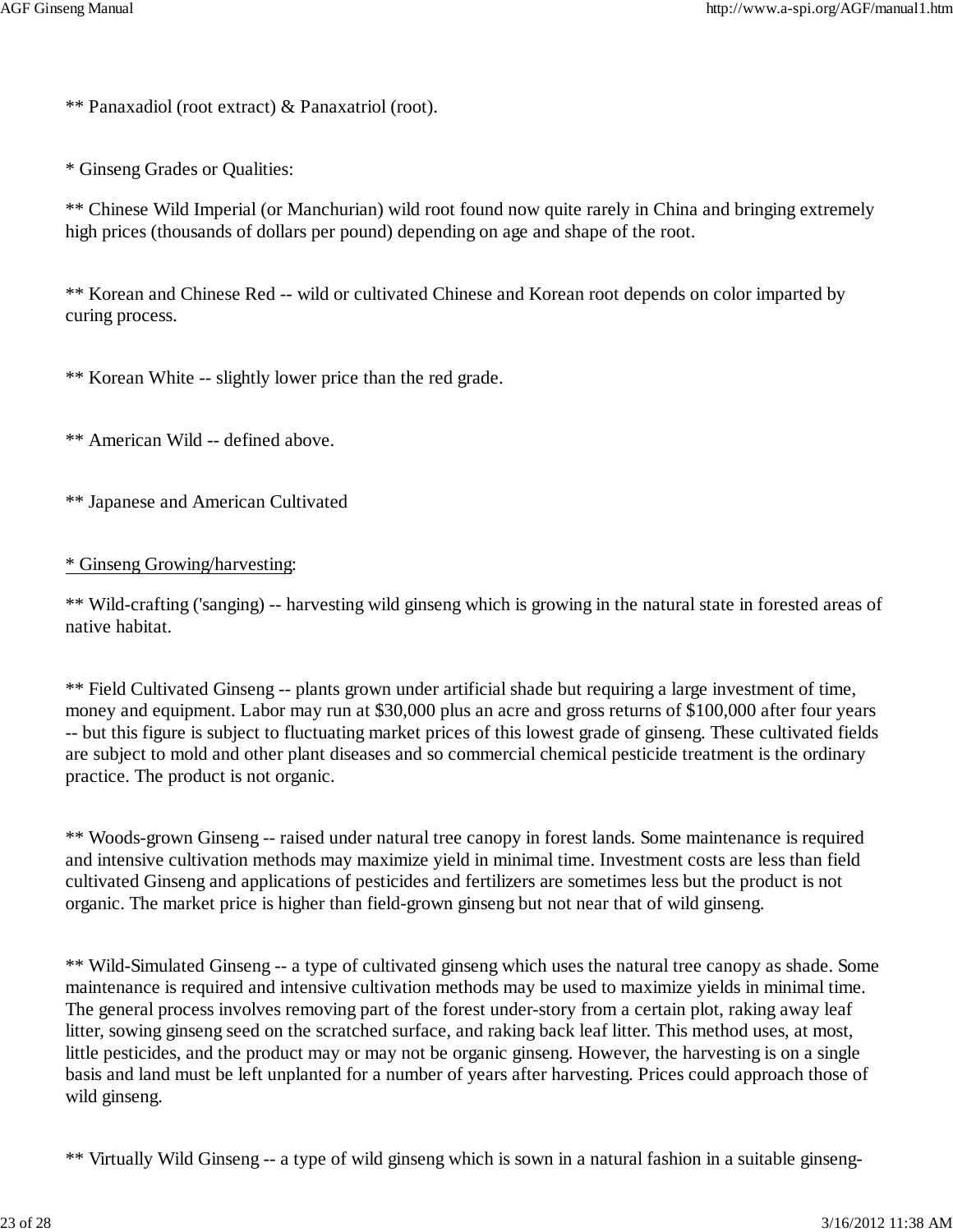growing woodlands with natural tree canopy and with no disturbance of the leaf litter, except to insert the seed. This method does not use pesticides and the product is organic ginseng, but the crop can be harvested selectively over an indefinite period of time with no major cessation of the total ginseng growing area.

#### \* Ginseng-Related Persons --

\*\* Cultivator -- a person who cultivates ginseng using an artificial canopy or other methods associated with tillage.

\*\* Grower -- a person who grows ginseng to sell (cultivator, wild simulated or virtually wild grower).

\*\* Wild crafter or 'Sanger -- a person who harvests wild ginseng; these include two varieties: more traditional harvesters who dug from given areas after seeds had matured in late summer and who put seed into the nearby ground; and opportunists who being aware of the immense value of ginseng hunt it in or out of season and who are not sensitive to the maturity of the plant.

#### \* Ginseng Preparation --

\*\* Dried or Cured Ginseng -- ginseng root that has been dried by natural sun or shade -- never by artificial heat.

\*\* Green Ginseng -- ginseng root from which the moisture has not been removed by drying.

\*\* Stratified Seed -- ginseng seed that the grower has begun to mature in an easily accessible holding container, submerged in soil, so that the earth will furnish the required moisture for germination.

\* Ginseng Regulatory Agency -- the governmental office that handles a part of the growing, marketing, and use of ginseng.

\*\* KY State Department of Agriculture -- KY state regulations

\*\* Fish and Wildlife Service (Department of Interior) -- ginseng may only be exported from states which have ginseng management programs

\*\* U.S. Forest Service (Department of Agriculture) harvesting on federal lands

\*\* Food and Drug Administration -- regulation of ginseng sold as a medicinal.

\* Ginseng Regulatory Marketing Devices --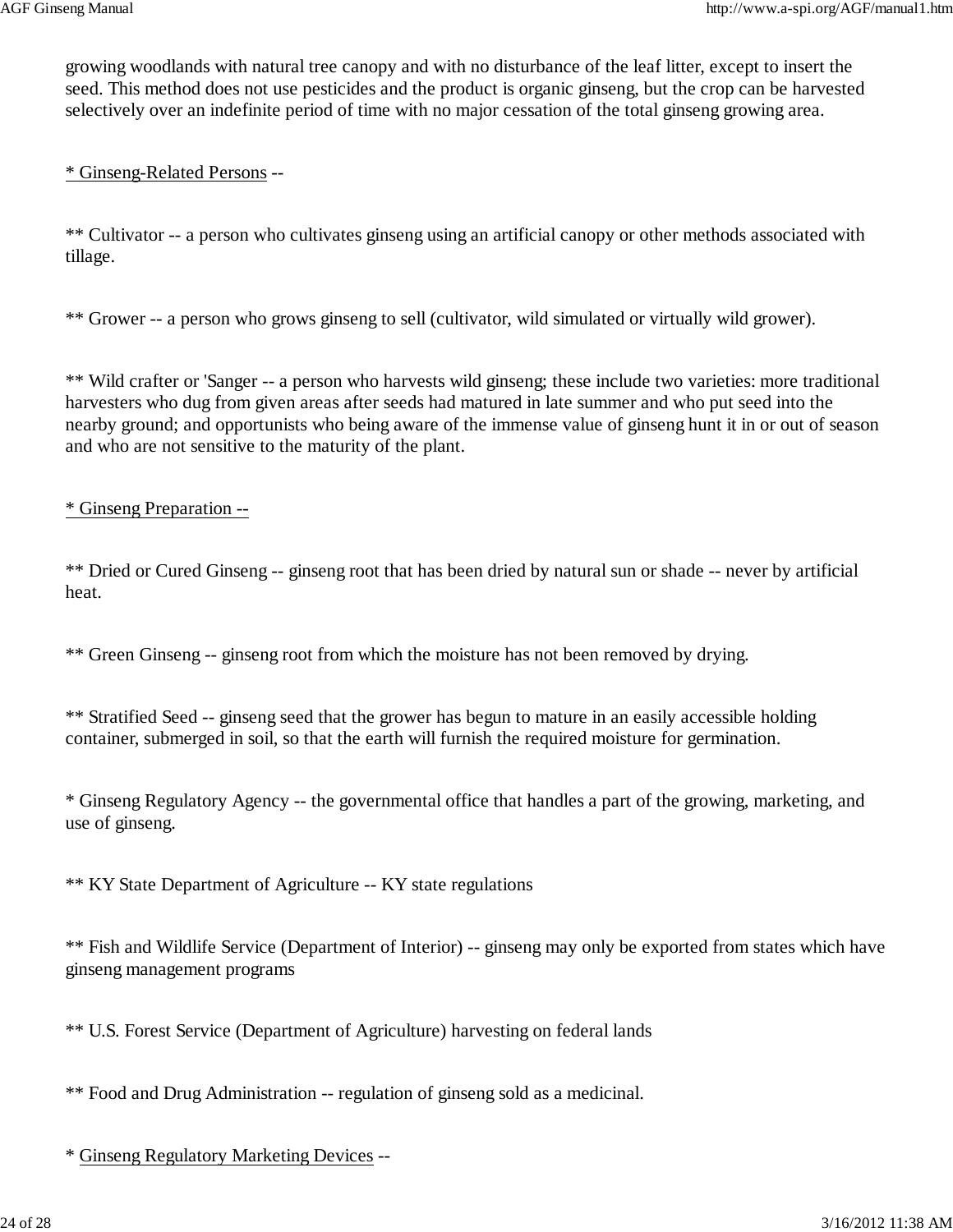\*\* Grower license -- an annual permit issued by the Department of Agriculture, which enables a person to grow ginseng for sale.

\*\* Crafter license -- an annual permit issued by the Department of Agriculture, which enables a certified crafter to harvest wild ginseng in permitted areas.

\*\* Dealer license -- an annual permit issued by the Department of Agriculture, which enables a person to buy wild ginseng for resale.

\*\* Buyer -- indefinite term which may refer to wholesale or retail purchasers as well as ultimate consumers.

\*\* Value added-- the concept of processing a commodity or raw material so that the producer and local community receive a higher return than they would for the raw material alone. Proper harvesting, drying and grading are examples of using "value added" services that increase the value of ginseng. We can also emphasize the words "value added" ginseng as a way of showing the worth of each root. A good marketing system differentiates between higher and lower levels of quality among the "cultivated," "woods-grown," "wild-simulated" and "virtually wild" methods of ginseng growing. The concept of "organic ginseng" and "sustainable practices" are also examples of "value added" marketing and need to be emphasized.

#### AVAILABLE RESOURCES

Papers (add \$1.00 for postage and handling per order)

ASPI Technical Paper 38 Ginseng in Appalachia

by David Cole \$2.00

Maine Regulations on Ginseng Growing \$2.00

Ginseng Marketing Survey by Syl Yunker \$2.00

Videotapes \$25.00 (this includes postage and handling)

(1) Syl Yunker - Growing Virtually Wild Ginseng

(2) Ginseng and the Environment - ( June, 2000) Wild ginseng has lived in moist cool understory of the forests for millennia and this symbiosis enhanced it as a plant species and enhanced the environment by its presence. We want to talk about that relationship in different ways today.

(a) Preserving Wild Ginseng in the Forest (Greg Williams)- This is a greater problem than one would expect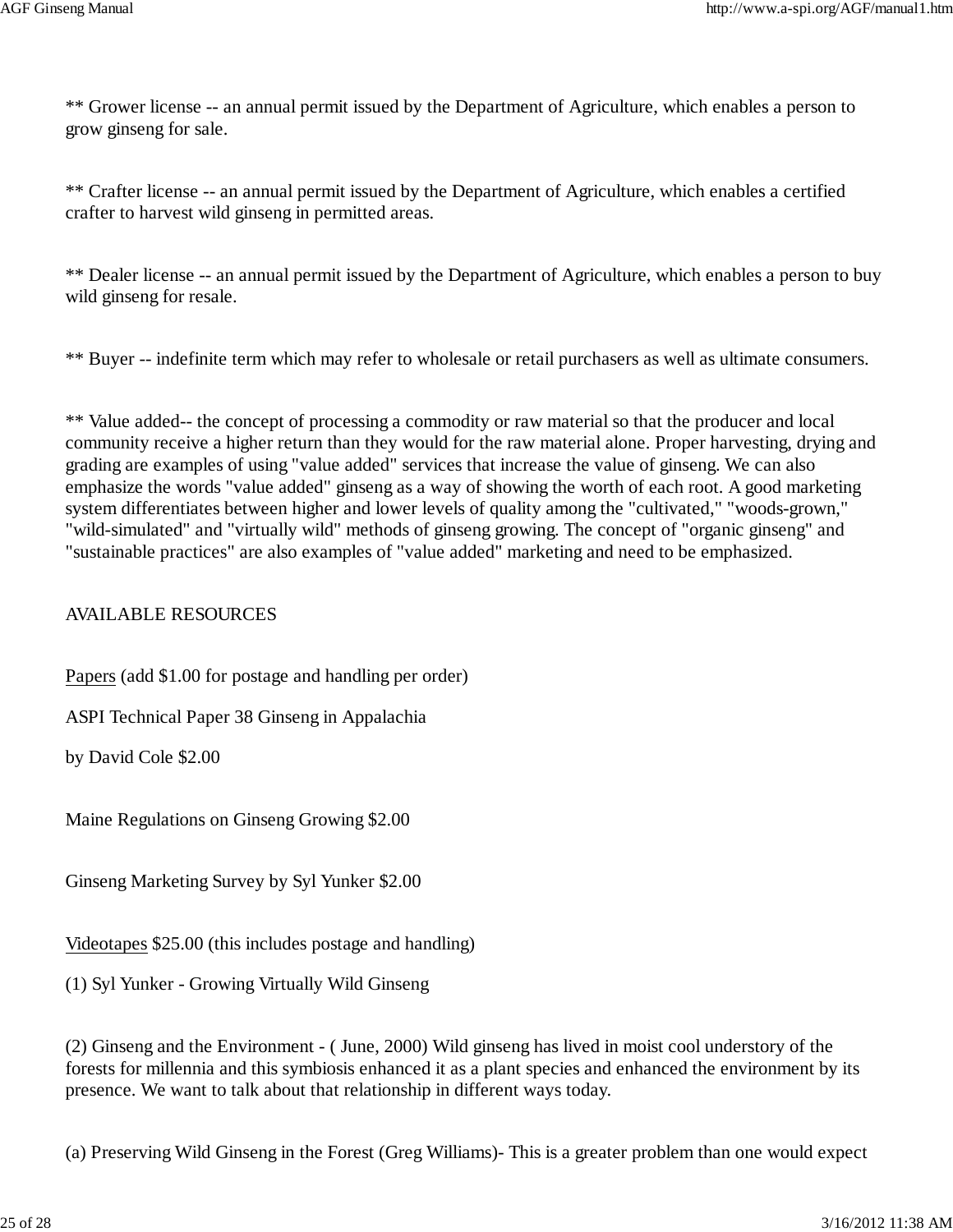because ginseng grew in the Eastern American forests plus those in the Orient for thousands of years. But it was almost wiped out in China when the forests disappeared and also in North America even in the 18th century when its international commercial value became known. So the threat to ginseng is not something new but very old. That threat is very real today. Greg Williams is editor of Hort Ideas and has attended a conference on Ginseng.

(b) Preserving the Forest by Growing Wild Ginseng (Paul Gallimore)

Not only must we preserve ginseng as a wild species Panax quinquefolium, but we must present the forest in which it grows. Furthermore, the deliberate growing of virtually wild ginseng is a way to enlist woodland owners in caring for and preserving the forest for this potentially lucrative crop. This becomes a win-win situation with the forest gaining as well as ginseng being retained in larger quantities. Thus it is a non-timber forest product which has value in commerce and the forested property actually becomes more commercially valued because it is growing a profitable crop which has high demand.

Paul Galli more tells how chip mills and timbering operations gain very small returns compared to ginseng and can destroy the forest floor which will then not allow the ginseng to be grow.

(3.) Growing and Protecting Virtually Wild Ginseng (Summer, 2000)

This is a second in the series of videotapes on Ginseng that were produced by the AGF. It tells of the growing of this highly prized medicinal herb in the Appalachian region. We will first hear about the history of Ginseng and then about the 'sanging operations in Appalachia. We will consider Kentucky as a focal place for wild ginseng gathering. But more than gathering of materials in the wild, we are more concerned with replacement and actual growth in forested area -- an assisted program which allows for propagation of materials of equal worth and thus not woods-grown or cultivated by artificial means. We would not prefer simulated wild and thus want as close to nature as possible and still have an organic product.

The program is divided into two parts:

- (a.) The tour of the Syl Yunker Farm includes the following:
- \* selecting of sites for ginseng;
- \* sowing of ginseng seeds;
- \* spacing and interplanting of seeds;
- \* stacking of brush;
- \* protecting from rodents, deer, etc.;
- \* protecting from poachers (by use of dogs, etc.);
- \* protecting from crop diseases;
- \* knowing the age and time of harvest;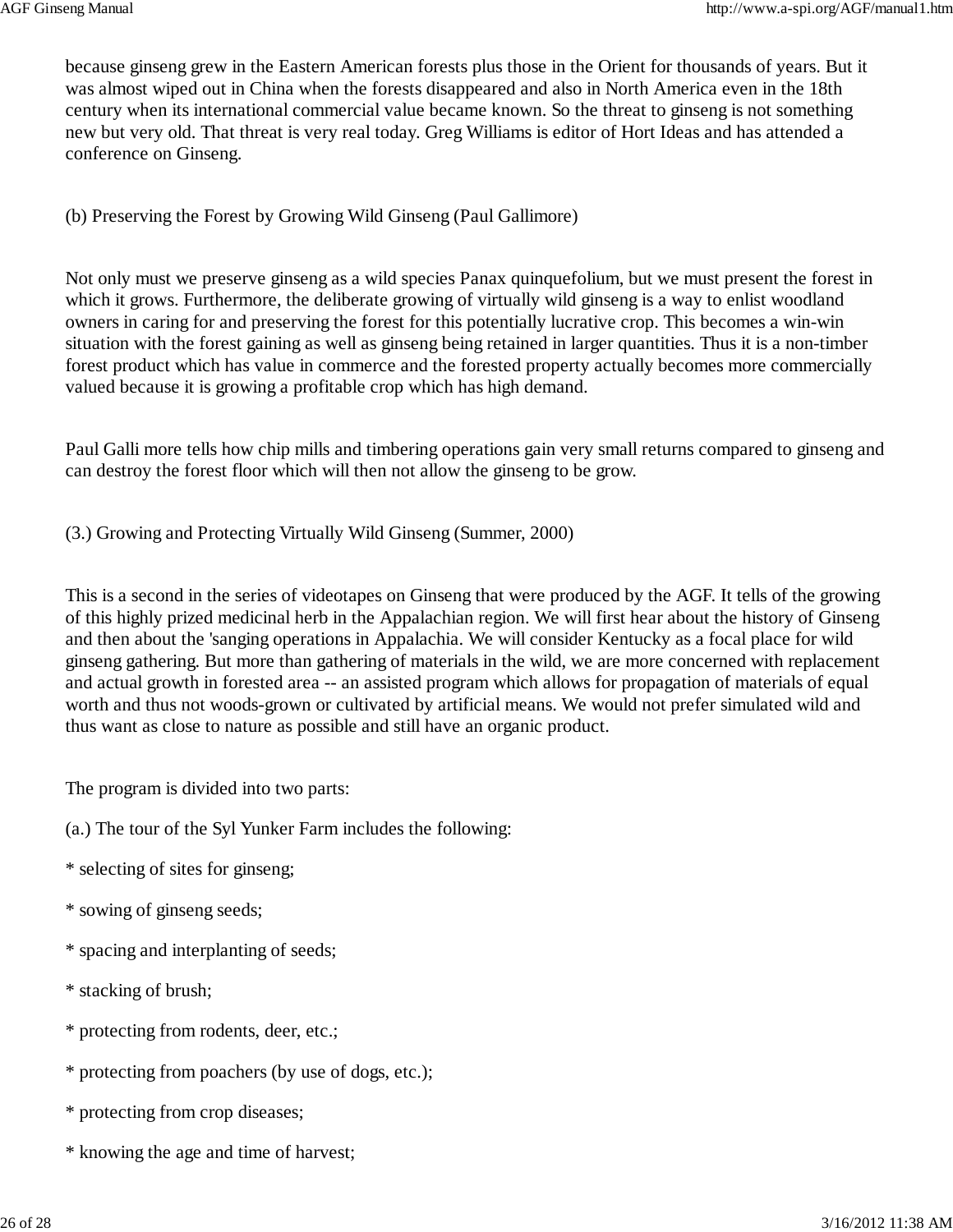- \* harvesting roots and drying operations; and
- \* gathering and redistributing the matured seeds.

# BIOGRAPHICAL INFORMATION

Al Fritsch is the founding executive director of the Mount Vernon, Kentucky-based ASPI, an appropriate technology and environmental demonstration center. Al has worked in public interest areas for thirty years, first in Washington, DC for Ralph Nader's Center for the Study of Responsive Law and then in 1971 he helped found the Center for Science in the Public Interest. Al returned to his native Kentucky in 1977 and has worked on a number of issues related to renewable energy, intensive organic gardening and sustainable forestry. He is a Jesuit Priest and thus continues a long history of interest in medicinal herb ginseng. He is the author of a number of books and reports and is the narrator of a weekly environmental show on WOBZ-TV at London, Kentucky.

#### APPENDICES

ASPI Technical Paper Number 38: "Ginseng in Appalachia", 1996, by David Cole

"Growing Virtually Wild Ginseng," by Al Fritsch & Amanda Allen

# FURTHER READING

Persons, Scott, "Ginseng: Green Gold," Mother Earth News, Jul/Aug 1983, pp. 24-7.

Persons, Scott, "Growing Organic Ginseng," Mother Earth News, Sept/Oct 1984, pp. 66-68.

Pritts, Kim, Ginseng: How to Find, Grow, and Use America's Forest Gold, 1995, Stackpole Books, Mechanicsburg, PA.

Veninga, Louise, The Ginseng Book, 1973, Ruka Publications, Santa Cruz, CA.

Wharton, Mary E. and Roger W. Barbour, A Guide to the Wildflowers and Ferns of Kentucky, 1971, University Press of Ky., Lexington, KY.

Williams, Greg, ASPI Technical Series Paper No. 57, "Moratorium on Wild American Ginseng Exports," 2000

#### ENDNOTES